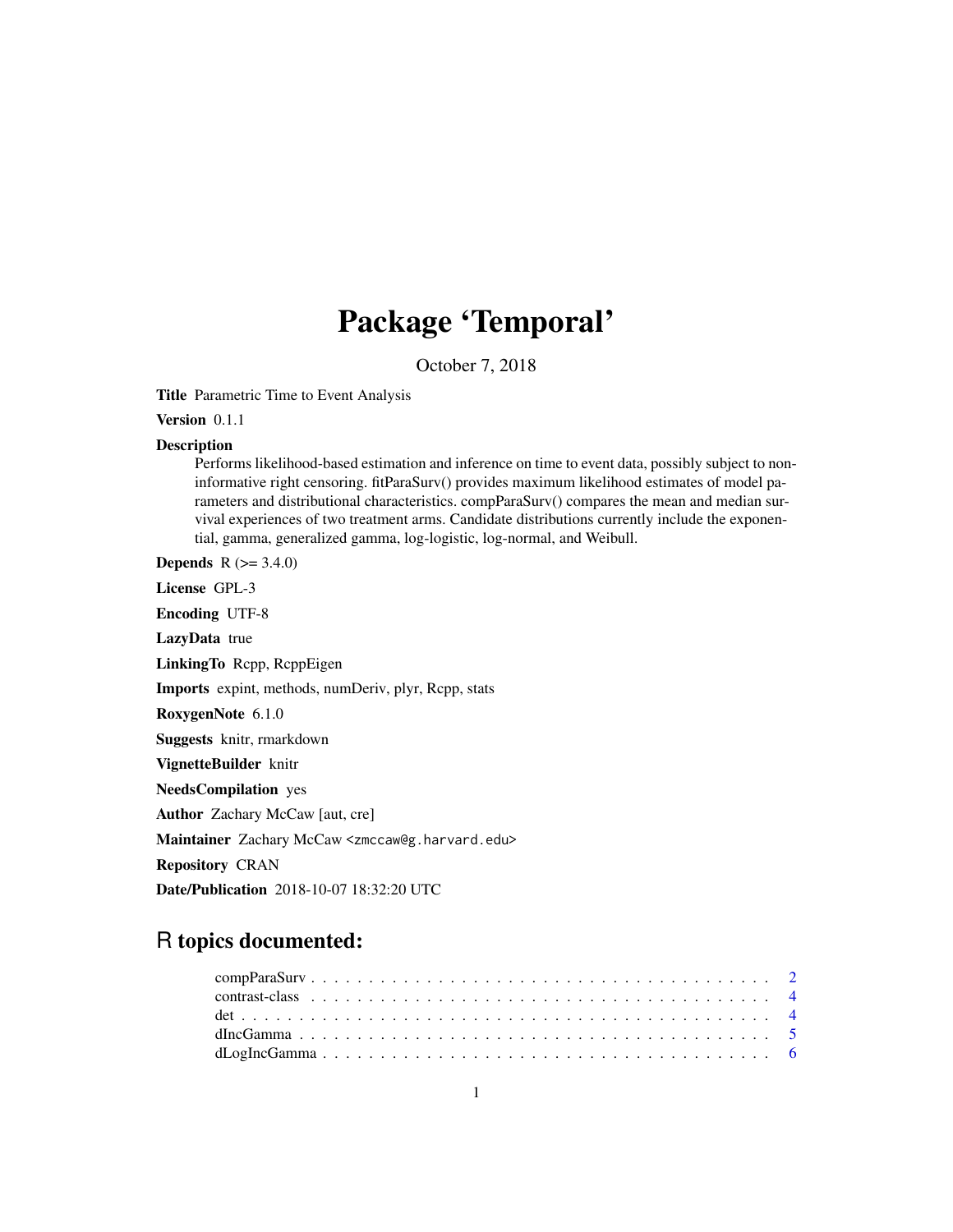### <span id="page-1-0"></span>2 compParaSurv

|       |                                                                                                               | 6  |
|-------|---------------------------------------------------------------------------------------------------------------|----|
|       | $estDiff$ , , , , , , ,                                                                                       | 7  |
|       | $estRatio$                                                                                                    | 8  |
|       | fit-class                                                                                                     | 8  |
|       |                                                                                                               | 9  |
|       | fit.Gamma                                                                                                     | 10 |
|       | fit.GenGamma<br>$\sim$                                                                                        | 11 |
|       | fit.LogLogistic                                                                                               | 12 |
|       |                                                                                                               | 13 |
|       |                                                                                                               | 14 |
|       | fitParaSurv                                                                                                   | 15 |
|       | init.GenGamma                                                                                                 | 16 |
|       | math>                                                                                                         | 16 |
|       | matIP<br>$\mathbf{r}$ and $\mathbf{r}$ and $\mathbf{r}$                                                       | 17 |
|       | $matOP \dots \dots$                                                                                           | 17 |
|       |                                                                                                               | 18 |
|       | <b>MMP</b>                                                                                                    | 18 |
|       | $print. contrast$                                                                                             | 19 |
|       | print.fit<br>$\cdots$                                                                                         | 19 |
|       |                                                                                                               | 20 |
|       |                                                                                                               | 20 |
|       |                                                                                                               | 21 |
|       |                                                                                                               | 21 |
|       |                                                                                                               | 22 |
|       |                                                                                                               | 23 |
|       | rWeibull.                                                                                                     | 23 |
|       | <b>SchurC</b><br>$\mathbf{r}$ , and $\mathbf{r}$ , and $\mathbf{r}$ , and $\mathbf{r}$                        | 24 |
|       | show, contrast-method $\ldots$ , $\ldots$ , $\ldots$ , $\ldots$ , $\ldots$ , $\ldots$ , $\ldots$              | 25 |
|       | show, fit-method $\ldots \ldots \ldots \ldots \ldots \ldots \ldots \ldots \ldots \ldots \ldots \ldots \ldots$ | 25 |
|       | survLogLik                                                                                                    | 26 |
|       |                                                                                                               | 26 |
|       |                                                                                                               | 27 |
| Index |                                                                                                               | 28 |

<span id="page-1-1"></span>compParaSurv *Compare Parametric Survival Distribution*

### Description

Compares the means and medians of parametric survival distributions fit to each of two treatment arms. Available distributions include: exponential, gamma, generalized gamma, log-logistic, lognormal, and Weibull.

#### Usage

```
compParaSurv(time, status, arm, dist1 = "weibull", dist0, init1 = NULL,
 init0 = NULL, sig = 0.05, eps = 1e-06, maxit = 10, report = F)
```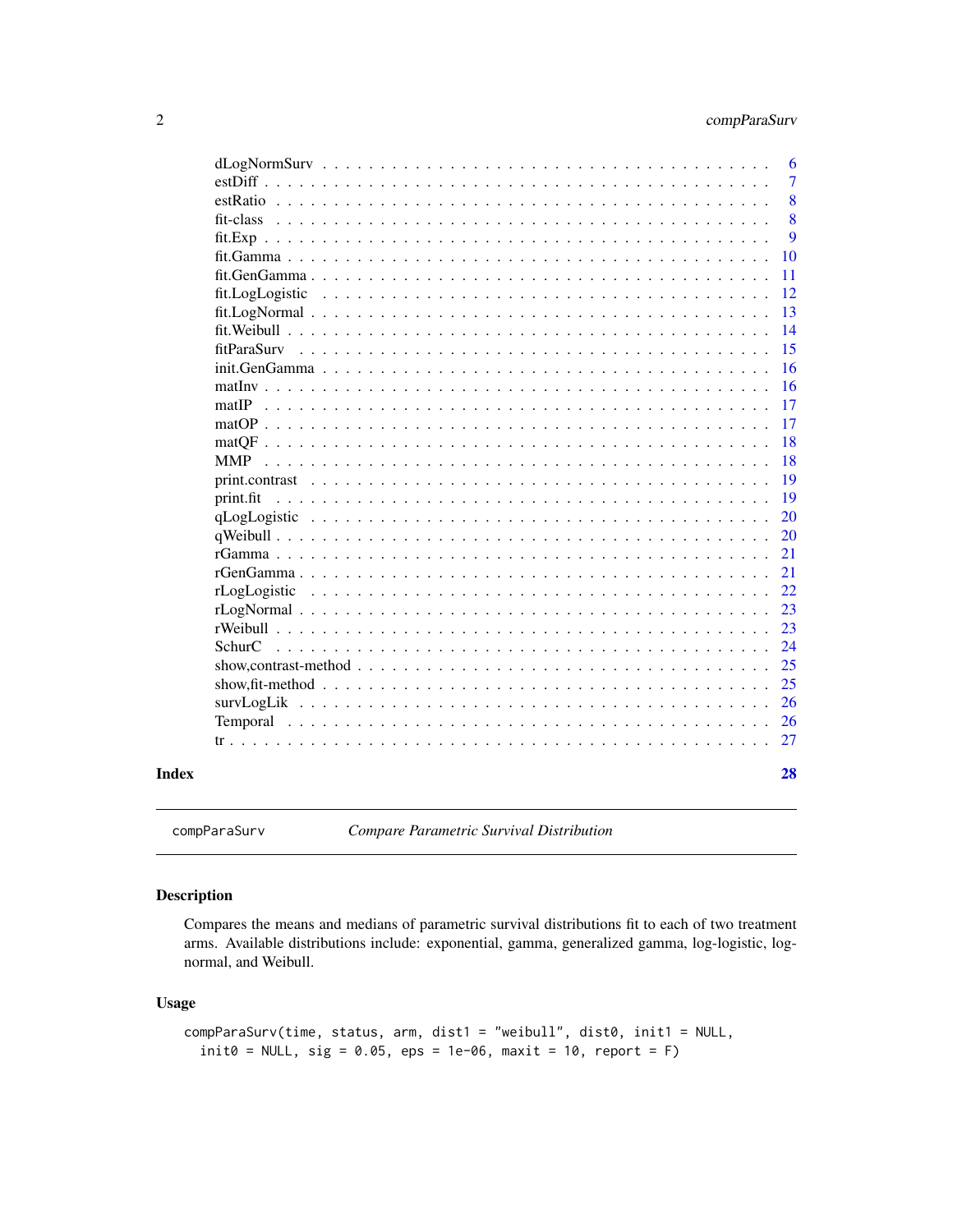### <span id="page-2-0"></span>compParaSurv 3

#### Arguments

| Observation time.                                                                                                                                              |
|----------------------------------------------------------------------------------------------------------------------------------------------------------------|
| Status indicator, coded as 1 if an event was observed, 0 if censored.                                                                                          |
| Treatment indicator, coded as 1 for the target group, 0 for the reference group.                                                                               |
| Distribution to fit for the target group. Selected from among: exp, gamma,<br>gengamma, log-logistic, log-normal, and weibull.                                 |
| Distribution to fit for the reference group. Same choices as for the target group.<br>If omitted, defaults to the distribution specified for the target group. |
| List of initial parameter values for the target group. See individual distributions<br>for naming convention.                                                  |
| List of initial parameter values for the reference group. See individual distribu-<br>tions for naming convention.                                             |
| Significance level, for CIs.                                                                                                                                   |
| Tolerance for Newton-Raphson iterations.                                                                                                                       |
| Maximum number of NR iterations.                                                                                                                               |
| Report fitting progress?                                                                                                                                       |
|                                                                                                                                                                |

#### Value

An object of class contrast containing the following:

Model1 The fitted model for the target group.

Model0 The fitted model for the reference group.

Contrast Contrasts of means and medians.

### See Also

• Fitting function for parametric survival distributions [fitParaSurv](#page-14-1)

```
set.seed(100);
## Weibull and Weibull, different means and medians
# Target group
D1 = rWeibull(n=1e3, a=1, l=1, p=0.2);D1$arm = 1;# Reference group
D0 = rWeibull(n=1e3,a=1,l=2,p=0.2);
D@5arm = 0;# Overall data set
D = \text{rbind}(D1, D0);# Comparison
E = compParaSurv(time=D$time,status=D$status,arm=D$arm,dist1="weibull");
## Gamma and Weibull, different means and medians
# Target group
D1 = rGamma(n=1e3, a=2, l=2, p=0.2);
```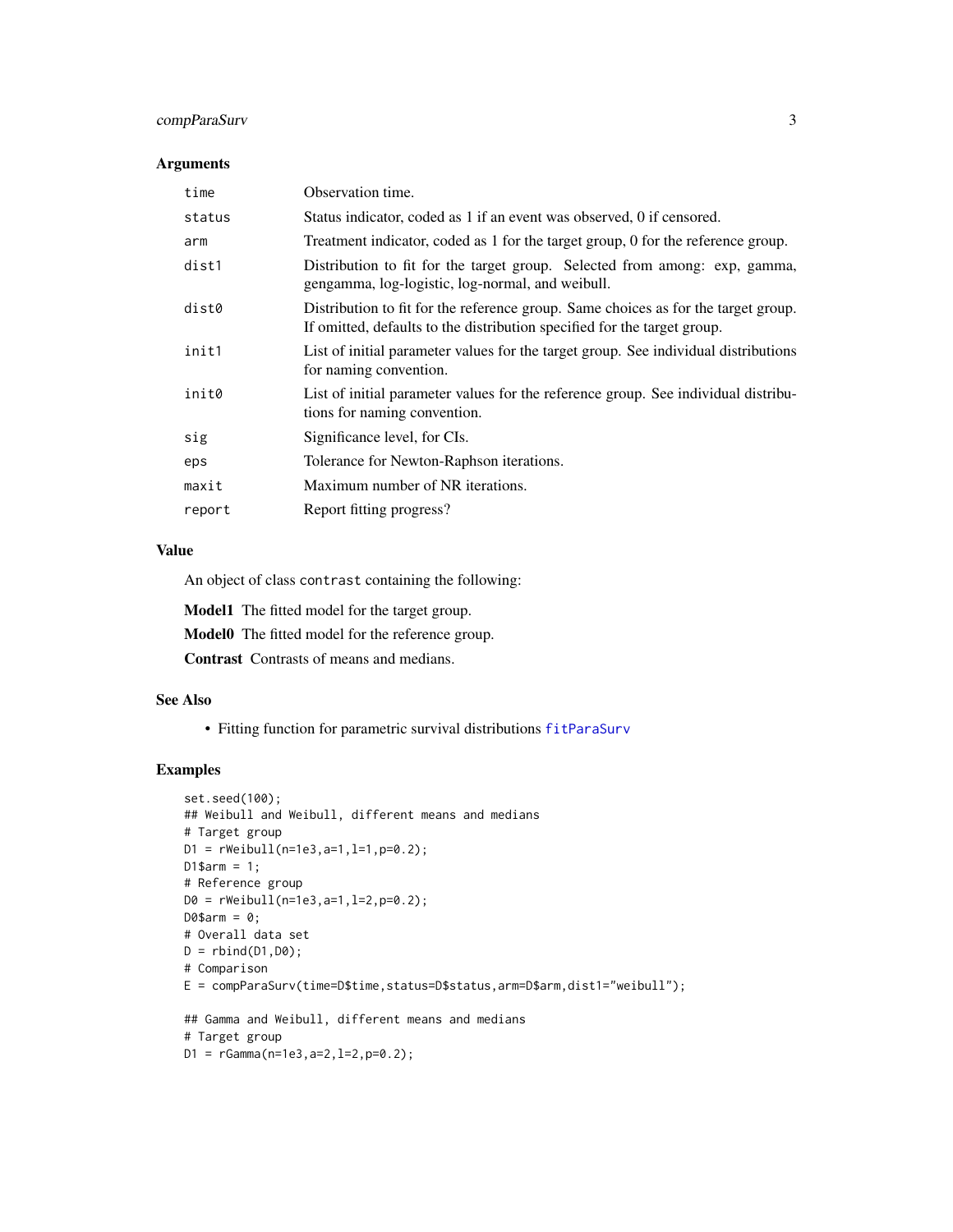<span id="page-3-0"></span>

```
D1$arm = 1;
# Reference group
D0 = rWeibull(n=1e3,a=2,l=2/sqrt(pi),p=0.2);
D@5arm = 0;# Overall data set
D = rbind(D1, D0);
# Comparison
E = compParaSurv(time=D$time,status=D$status,arm=D$arm,dist1="gamma",dist0="weibull");
## Weibull and Log-normal, different means, same median
# Target group
D1 = rLogNormal(n=1e3,m=0,s=2,p=0.2);
D1$arm = 1;# Reference group
D0 = rWeibull(n=1e3,a=2,l=sqrt(log(2)),p=0.2);
D@5arm = 0;# Overall data set
D = \text{rbind}(D1, D0);# Comparison
```
E = compParaSurv(time=D\$time,status=D\$status,arm=D\$arm,dist1="log-normal",dist0="weibull");

contrast-class *Contrast of Survival Distributions.*

#### Description

Defines the object class returned by the comparison function.

### Slots

Dist1 Distribution fit to the target group.

Dist0 Distribution fit to the reference group.

Model1 Fitted model for the target group.

Model0 Fitted model for the reference group.

Contrast Model contrasts.

#### det *Matrix Determinant*

### Description

Calculates the determinant of A.

#### Usage

det(A)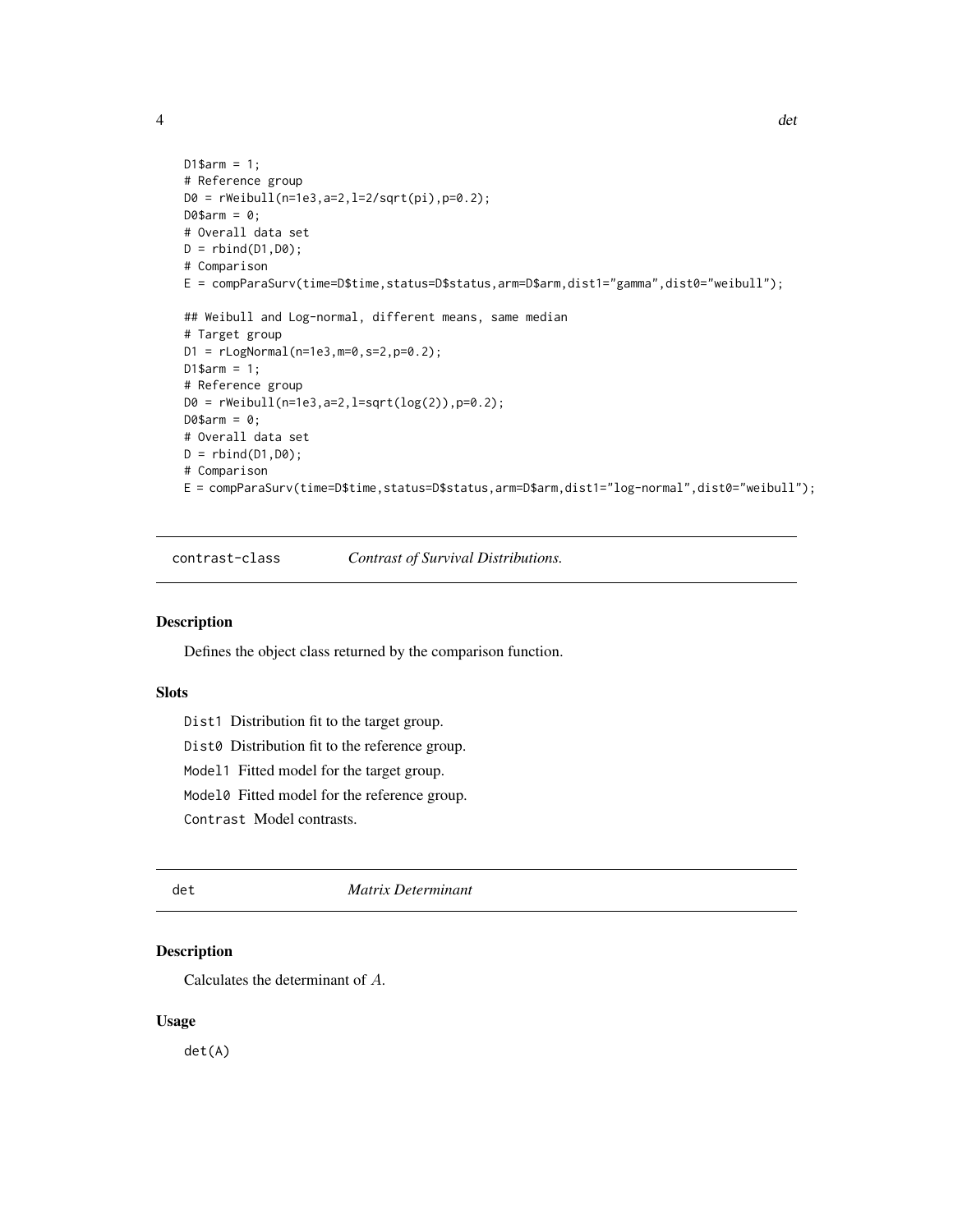#### <span id="page-4-0"></span>dIncGamma 5

#### Arguments

A Numeric matrix.

### Value

Scalar.

dIncGamma *Derivatives of the Incomplete Gamma Function*

### Description

Evaluates derivatives of the upper incomplete gamma function, defined as:

$$
\Gamma(\alpha,s)=\int_s^\infty u^{\alpha-1}e^{-u}du
$$

### Usage

dIncGamma(a, s, Dirn = "a", Order = 1)

### Arguments

| a            | Value of the shape $\alpha$ at which to evaluate.                                              |
|--------------|------------------------------------------------------------------------------------------------|
| <sub>S</sub> | Value of the lower limit s at which to evaluate.                                               |
| Dirn         | Direction in which to differentiate. Select from among "a", "s", and "as".                     |
| Order        | Order of the derivative, if the direction is either "a", or "s". Select from among<br>1 and 2. |

#### Value

Scalar value of the partial derivative in the direction of interest.

```
# First partial in shape at (a=1,s=1)
dIncGamma(a=1,s=1,Dirn="a",Order=1);
# Second partial in lower limit at (a=1,s=1)
dIncGamma(a=1,s=1,Dirn="s",Order=2);
# Mixed partial at (a=1,s=1);
dIncGamma(a=1,s=1,Dirn="as");
```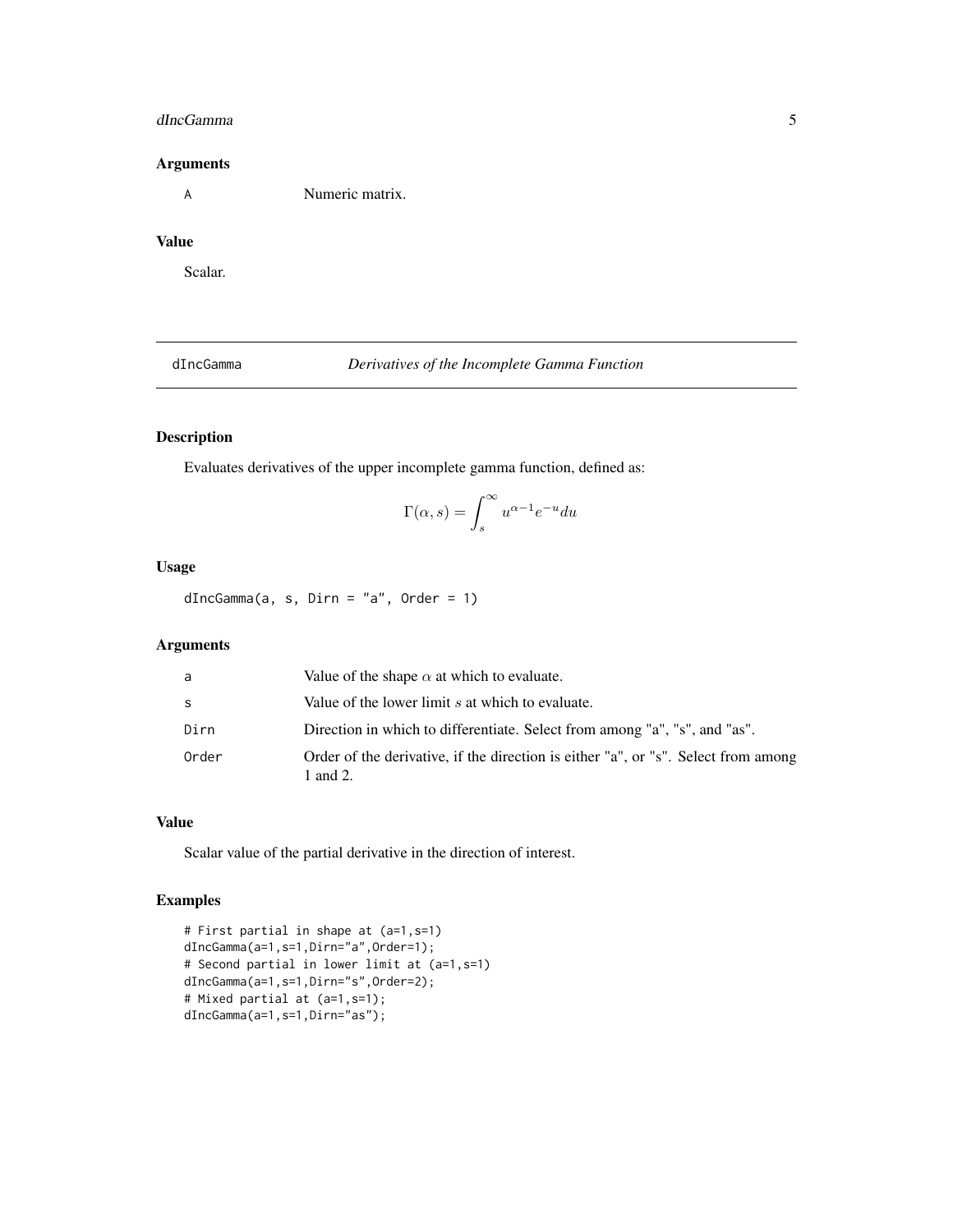<span id="page-5-0"></span>

Evaluates derivatives of the log of the upper log incomplete gamma function, defined as:

$$
\ln\Gamma(\alpha,s)=\int_s^\infty u^{\alpha-1}e^{-u}du
$$

### Usage

dLogIncGamma(a, s, Dirn = "a", Order = 1)

#### Arguments

| a     | Value of the shape $\alpha$ at which to evaluate.                                              |
|-------|------------------------------------------------------------------------------------------------|
| S.    | Value of lower limit s at which to evaluate.                                                   |
| Dirn  | Direction in which to differentiate. Select from among "a", "s", and "as".                     |
| Order | Order of the derivative, if the direction is either "a", or "s". Select from among<br>1 and 2. |

#### Value

Scalar value of the partial derivative in the direction of interest.

#### Examples

```
# First partial in shape at (a=1,s=1)
dLogIncGamma(a=1,s=1,Dirn="a",Order=1);
# Second partial in lower limit at (a=1,s=1)
dLogIncGamma(a=1,s=1,Dirn="s",Order=2);
# Mixed partial at (a=1,s=1);
dLogIncGamma(a=1,s=1,Dirn="as");
```
dLogNormSurv *Logarithmic Derivatives of the Normal Survival Function*

#### Description

Evaluates logarithmic derivatives of the normal survival, defined as:

$$
\ln \Phi(s) = \ln \int_s^\infty \frac{e^{-(u^2)/2}}{\sqrt{2\pi}} du
$$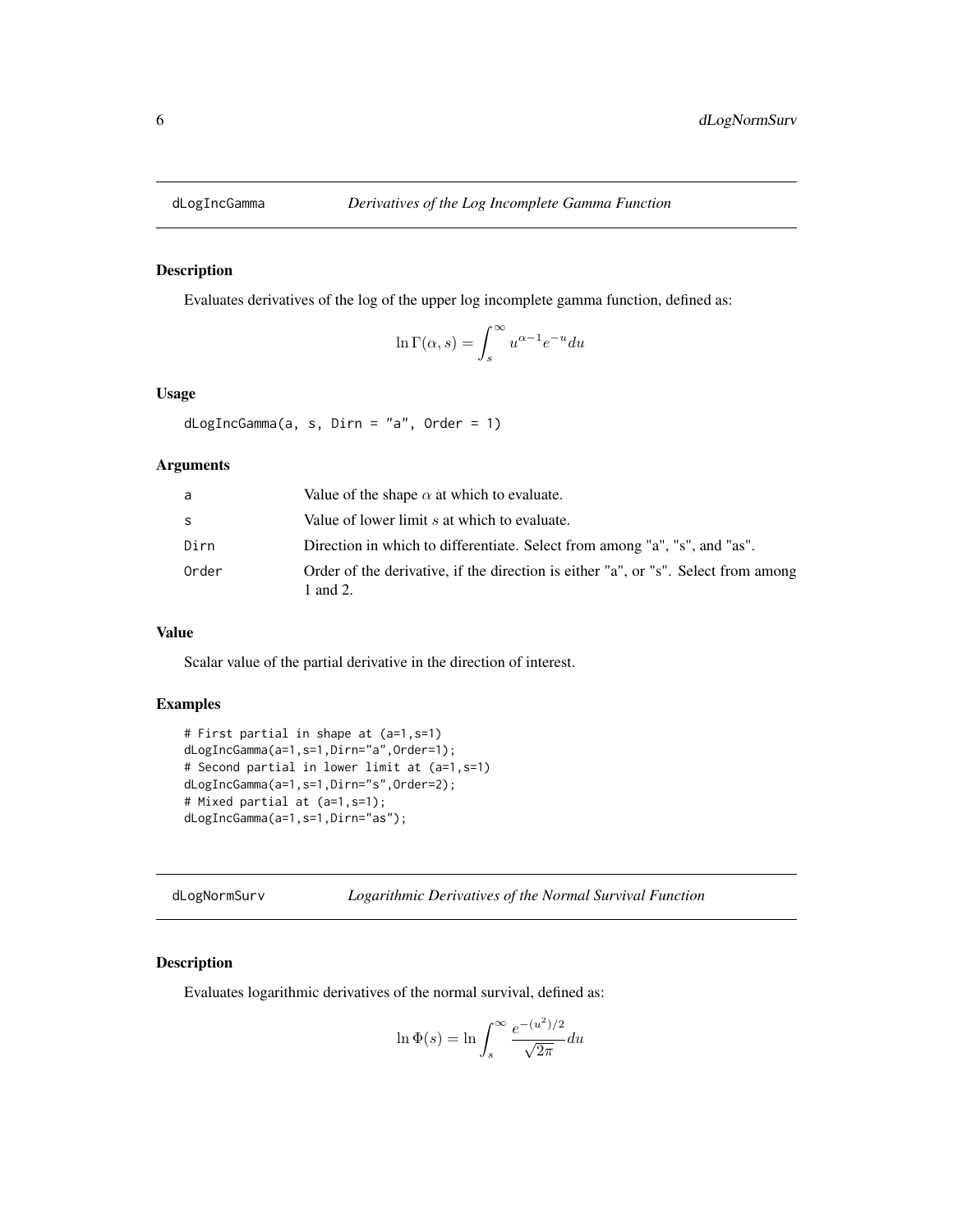#### <span id="page-6-0"></span>estDiff 7

### Usage

dLogNormSurv(s, Order = 1)

### Arguments

| -S    | Value of the lower limit s at which to evaluate.    |
|-------|-----------------------------------------------------|
| Order | Order of the derivative, select from among 1 and 2. |

### Value

Scalar value of the derivative.

### estDiff *Difference of Estimates*

### Description

Calculate CIs and p-value for the difference of estimated parameters

### Usage

estDiff(t1, s1, t0, s0, sig = 0.05)

### Arguments

| t <sub>1</sub> | Treatment estimate       |
|----------------|--------------------------|
| s <sub>1</sub> | Treatment standard error |
| t0             | Reference estimate       |
| s0             | Reference standard error |
| sig            | Significance level       |

### Value

Data.frame containing estimated difference, its standard error, lower and upper confidence bounds, and a p-value assessing the null hypothesis of no difference.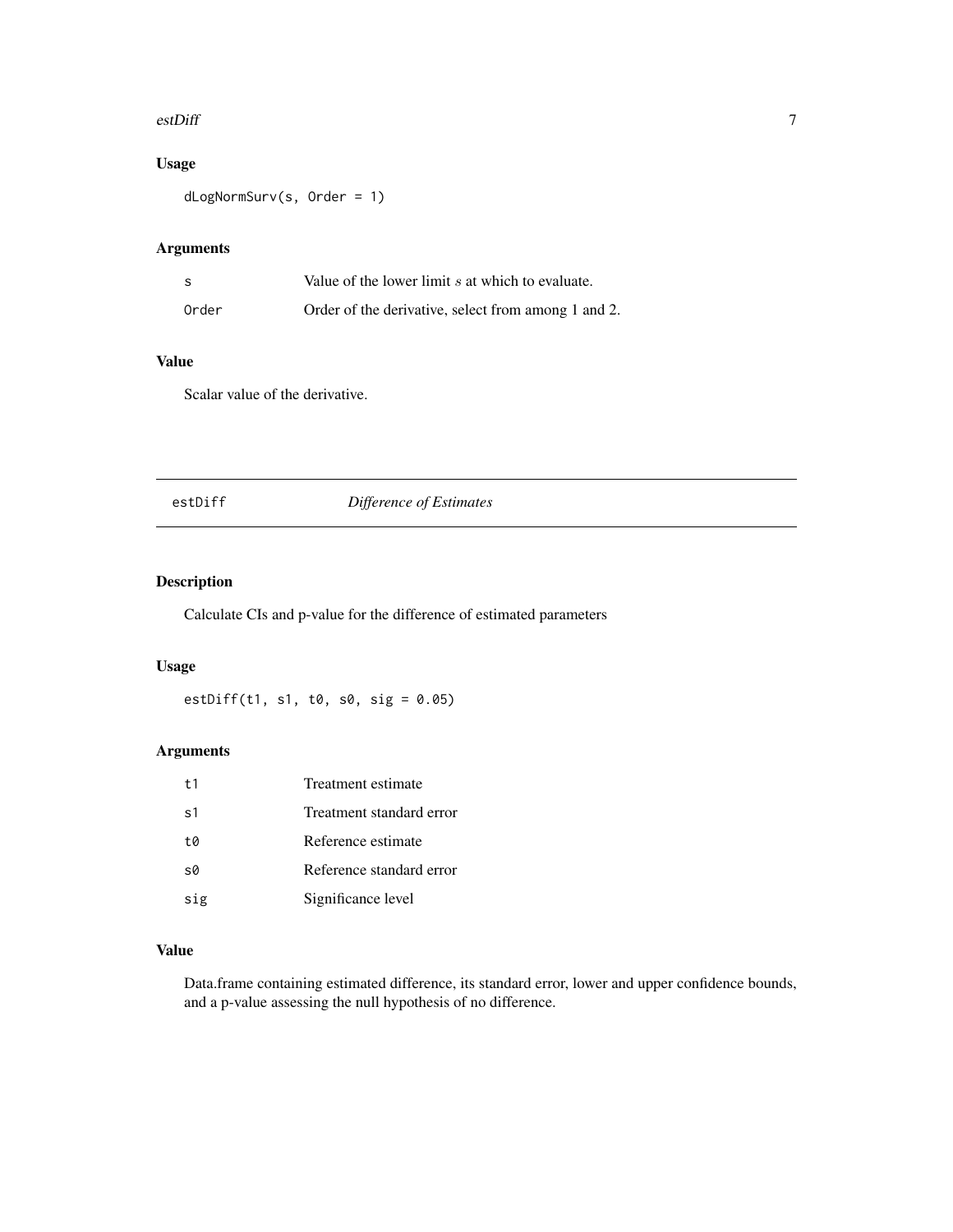<span id="page-7-0"></span>

Calculate CIs and p-value for the ratio of estimated parameters

#### Usage

estRatio(t1, s1, t0, s0, sig = 0.05)

### Arguments

| $+1$           | Treatment estimate       |
|----------------|--------------------------|
| s <sub>1</sub> | Treatment standard error |
| t0             | Reference estimate       |
| s0             | Reference standard error |
| sig            | Significance level       |

### Value

Data.frame containing estimated ratio, its standard error, lower and upper confidence bounds, and a p-value assessing the null hypothesis that the ratio is unity.

fit-class *Fitted Survival Distribution*

### Description

Defines the object class returned by fitting functions.

#### Slots

Distribution Fitted distribution.

Parameters Parameters.

Information Information components.

Outcome Properties of the fitted distribution.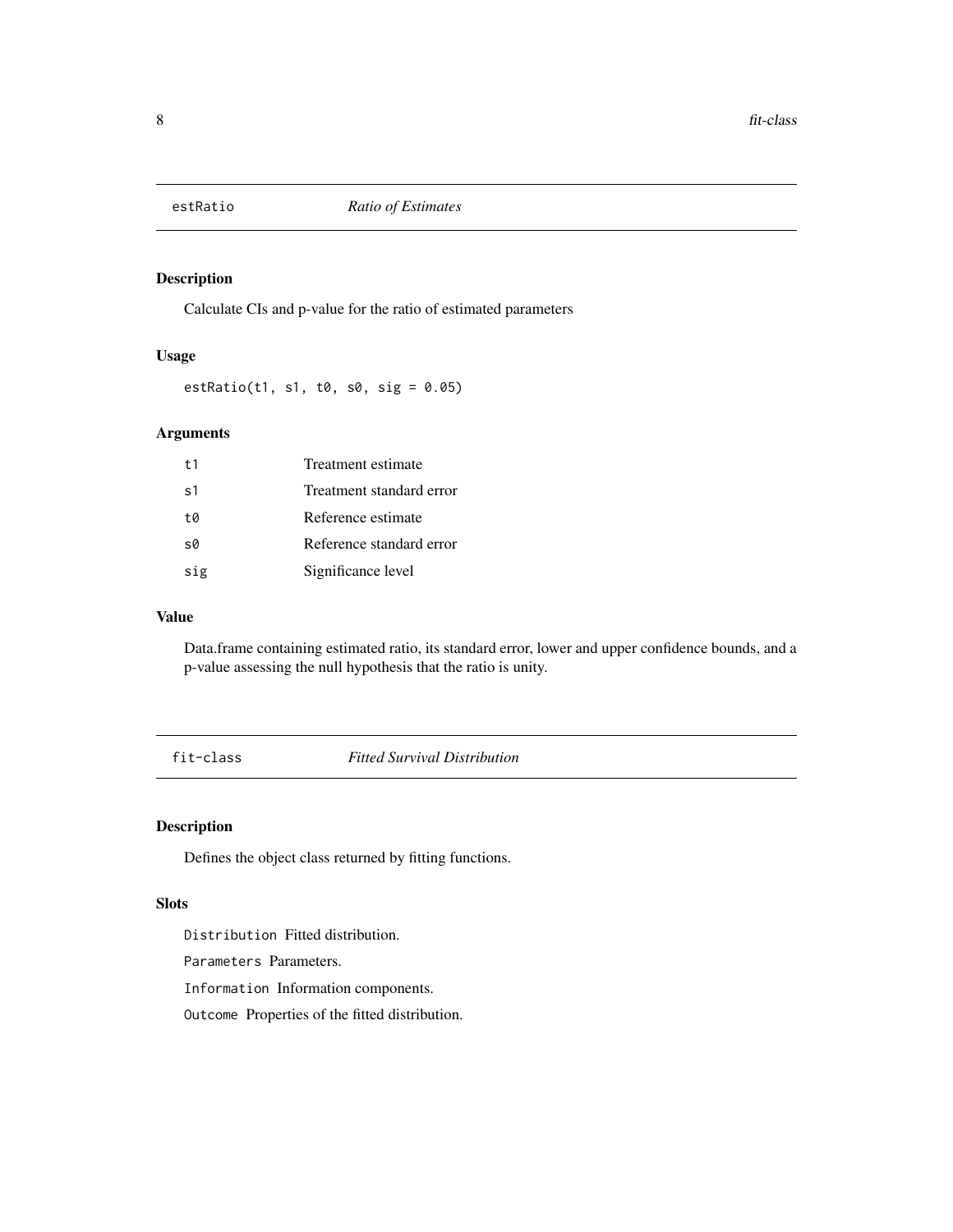<span id="page-8-1"></span><span id="page-8-0"></span>

Estimates parameters for exponential event times subject to non-informative right censoring. The exponential distribution is parameterized in terms of the rate  $\lambda$ :

$$
f(t) = \lambda e^{-\lambda t}, t > 0
$$

### Usage

fit.Exp(time, status, sig =  $0.05$ )

#### Arguments

| time   | Observation times.                                                    |
|--------|-----------------------------------------------------------------------|
| status | Status indicator, coded as 1 if an event was observed, 0 if censored. |
| sig    | Significance level, for CIs.                                          |

#### Value

An object of class fit containing the following:

Parameters The estimated model parameters.

Information The observed information matrix.

Outcome The fitted mean, median, and variance of the time to event distribution.

### See Also

• Fitting function for parametric survival distributions [fitParaSurv](#page-14-1)

```
# Simulate
D = rWeibull(n=1e3, a=1, l=2);# Estimate
M = fitParaSurv(time=D$time,status=D$status,dist="exp");
```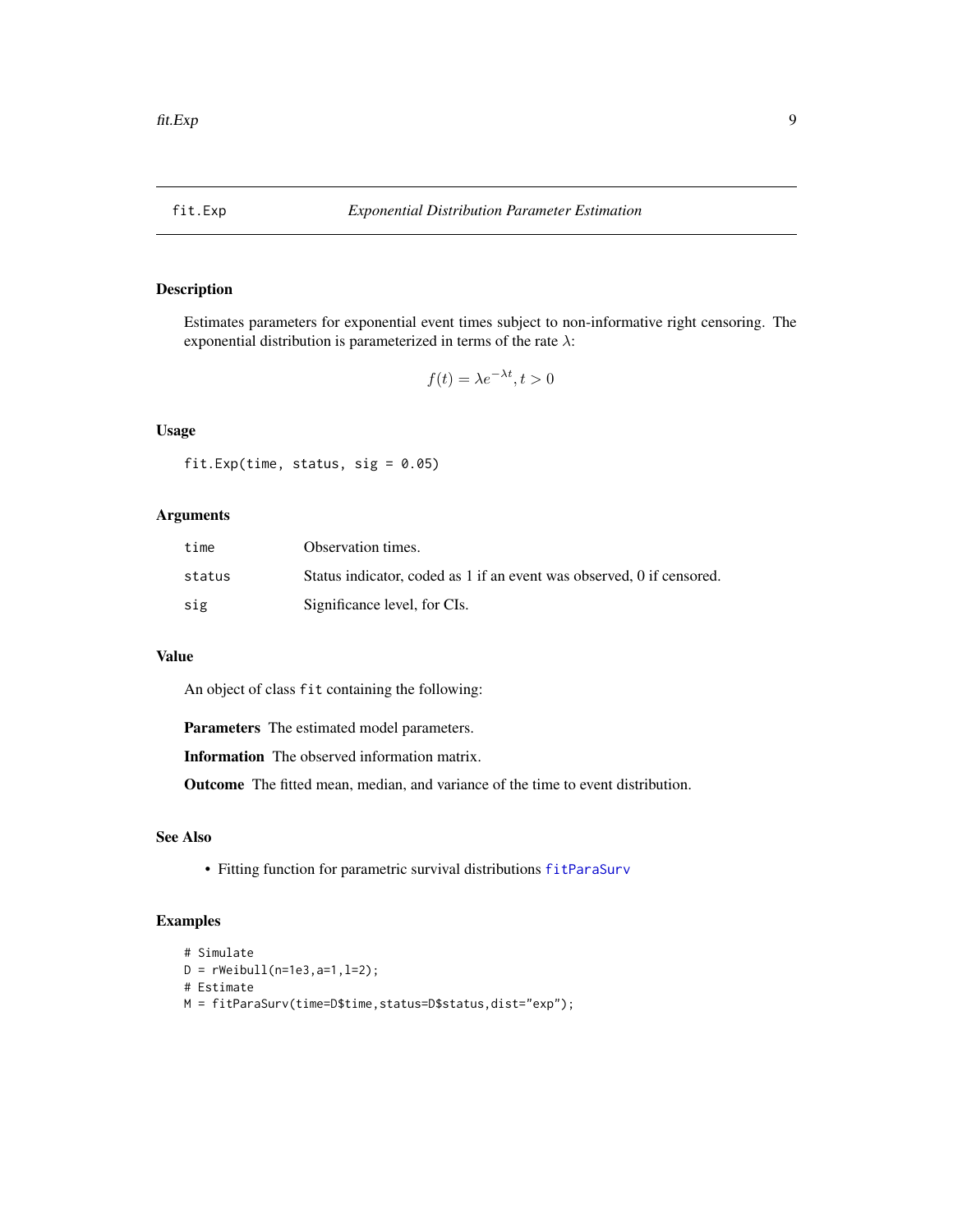<span id="page-9-1"></span><span id="page-9-0"></span>

Estimates parameters for gamma event times subject to non-informative right censoring. The gamma distribution is parameterized in terms of the shape  $\alpha$  and rate  $\lambda$ :

$$
f(t) = \frac{\lambda}{\Gamma(\alpha)} (\lambda t)^{\alpha - 1} e^{-\lambda t}, t > 0
$$

#### Usage

```
fit.Gamma(time, status, sig = 0.05, init = NULL, eps = 1e-06,
 maxit = 10, report = F)
```
#### Arguments

| time   | Observation times.                                                                                                         |
|--------|----------------------------------------------------------------------------------------------------------------------------|
| status | Status indicator, coded as 1 if an event was observed, 0 if censored.                                                      |
| sig    | Significance level, for CIs.                                                                                               |
| init   | List of initial parameter values, including the log of the shape parameter "la"<br>and the log of the rate parameter "ll". |
| eps    | Tolerance for Newton-Raphson iterations.                                                                                   |
| maxit  | Maximum number of NR iterations.                                                                                           |
| report | Report fitting progress?                                                                                                   |

#### Value

An object of class fit containing the following:

**Parameters** The estimated shape  $\alpha$  and rate  $\lambda$ . Information The observed information matrix. Outcome The fitted mean, median, and variance.

#### See Also

• Fitting function for parametric survival distributions [fitParaSurv](#page-14-1)

```
# Simulate
D = rGamma(n=1e3, a=2, 1=2);# Estimate
M = fitParaSurv(time=D$time,status=D$status,dist="gamma");
```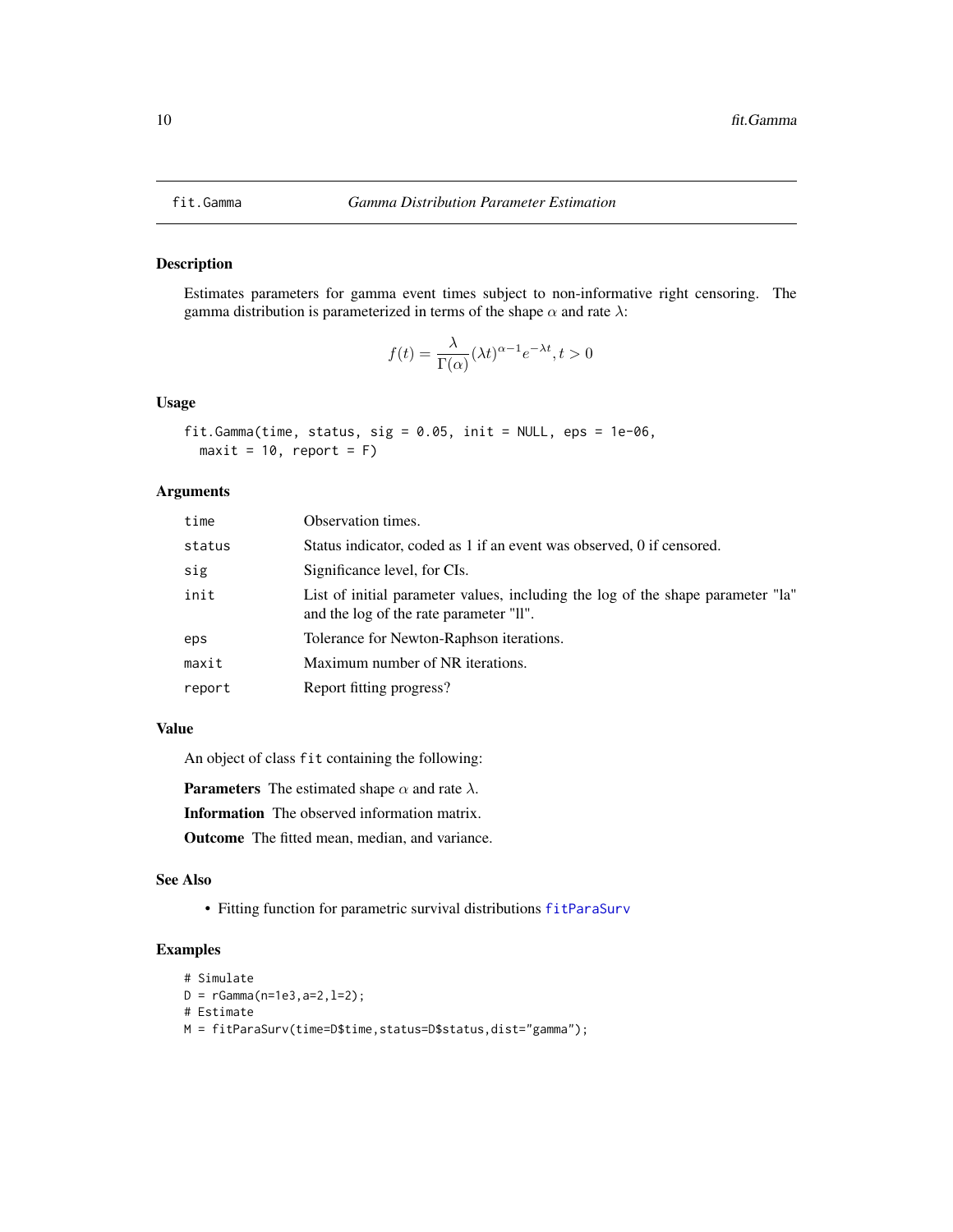<span id="page-10-1"></span><span id="page-10-0"></span>

Estimates parameters for generalized gamma event times subject to non-informative right censoring. The gamma distribution is parameterized in terms of the shape parameters  $(\alpha, \beta)$ , and the rate  $\lambda$ :

$$
f(t) = \frac{\beta \lambda}{\Gamma(\alpha)} (\lambda t)^{\alpha \beta - 1} e^{-(\lambda t)^{\beta}}, t > 0
$$

#### Usage

```
fit.GenGamma(time, status, sig = 0.05, init = NULL, eps = 1e-06,
 maxit = 10, report = F)
```
### Arguments

| time   | Observation times.                                                                                                                     |
|--------|----------------------------------------------------------------------------------------------------------------------------------------|
| status | Status indicator, coded as 1 if an event was observed, 0 if censored.                                                                  |
| sig    | Significance level, for CIs.                                                                                                           |
| init   | List of initial parameter values, including the logs of the shape parameters "la"<br>and "lb", and the log of the rate parameter "ll". |
| eps    | Tolerance for Newton-Raphson iterations.                                                                                               |
| maxit  | Maximum number of NR iterations.                                                                                                       |
| report | Report fitting progress?                                                                                                               |
|        |                                                                                                                                        |

#### Value

An object of class fit containing the following:

**Parameters** The estimated shape  $(\alpha, \beta)$  and rate  $\lambda$  parameters.

Information The observed information matrix.

Outcome The fitted mean, median, and variance.

#### See Also

• Fitting function for parametric survival distributions [fitParaSurv](#page-14-1)

```
set.seed(100);
# Simulate
D = rGenGamma(n=1e4,a=2,b=2,l=2);
# Estimate
M = fitParaSurv(time=D$time,status=D$status,dist="gengamma");
```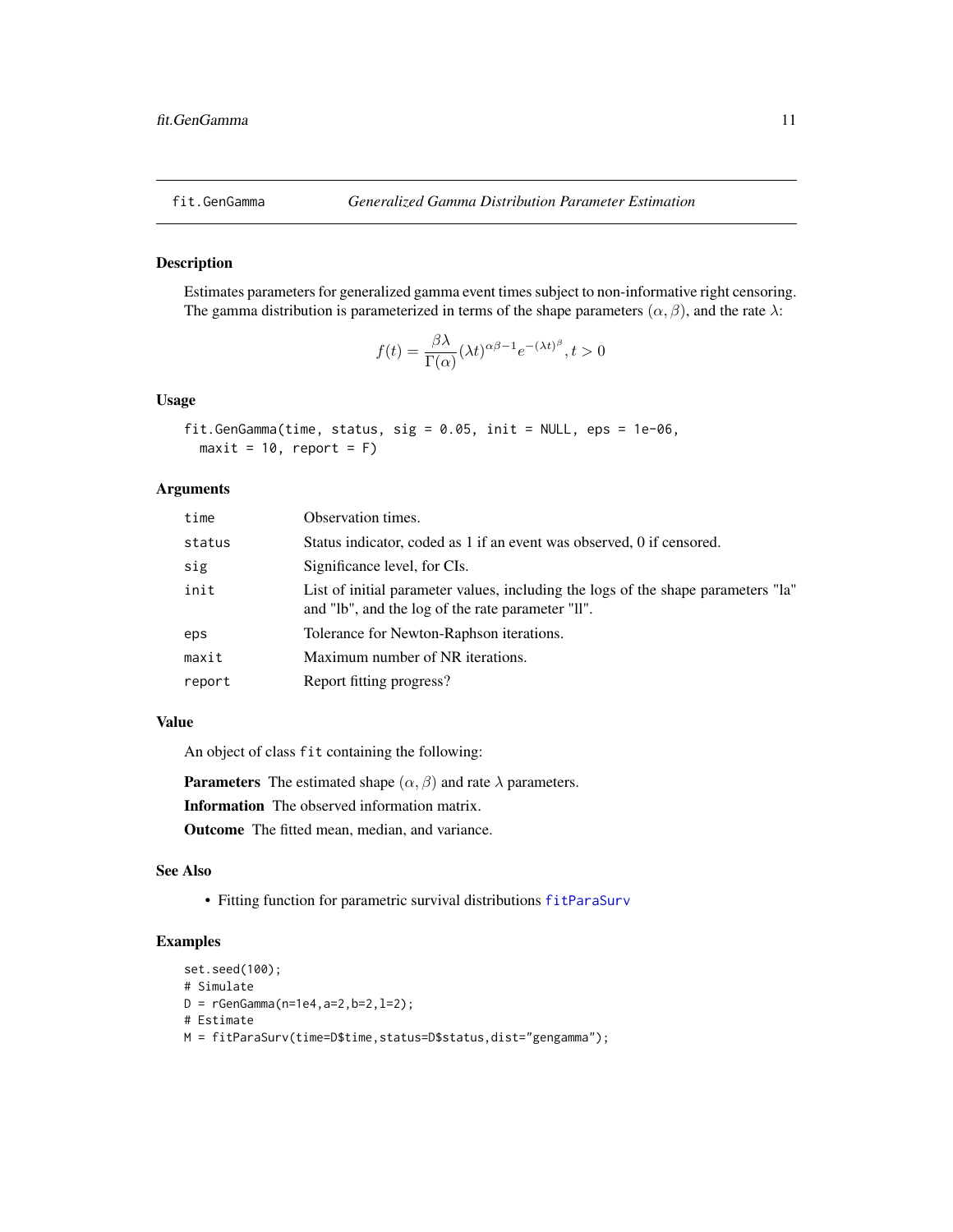<span id="page-11-1"></span><span id="page-11-0"></span>

Estimates parameters for log-logistic event times subject to non-informative right censoring. The log-logistic distribution is parameterized in terms of the shape  $\alpha$  and rate  $\lambda$ :

$$
f(t) = \frac{\alpha \lambda(\lambda t)^{\alpha - 1}}{[1 + (\lambda t)^{\alpha}]^2}, t > 0
$$

### Usage

```
fit.LogLogistic(time, status, sig = 0.05, init = NULL, eps = 1e-06,
 maxit = 10, report = F)
```
#### Arguments

| time   | Observation times.                                                                                                         |
|--------|----------------------------------------------------------------------------------------------------------------------------|
| status | Status indicator, coded as 1 if an event was observed, 0 if censored.                                                      |
| sig    | Significance level, for CIs.                                                                                               |
| init   | List of initial parameter values, including the log of the shape parameter "la"<br>and the log of the rate parameter "II". |
| eps    | Tolerance for Newton-Raphson iterations.                                                                                   |
| maxit  | Maximum number of NR iterations.                                                                                           |
| report | Report fitting progress?                                                                                                   |

#### Details

For the log-logistic distribution, the mean is only defined if the shape parameter  $\alpha > 1$ , and the variance if the shape parameter  $\alpha > 2$ . Consequently, estimates of the fitted mean and variance are only returned if the estimated shape parameter exceeds these thresholds. For  $\alpha \ll 1$ , the fitting function may fail.

#### Value

An object of class fit containing the following:

**Parameters** The estimated location  $\mu$  and scale  $\sigma$ .

Information The observed information matrix.

Outcome The fitted mean, median, and variance.

#### See Also

• Fitting function for parametric survival distributions [fitParaSurv](#page-14-1)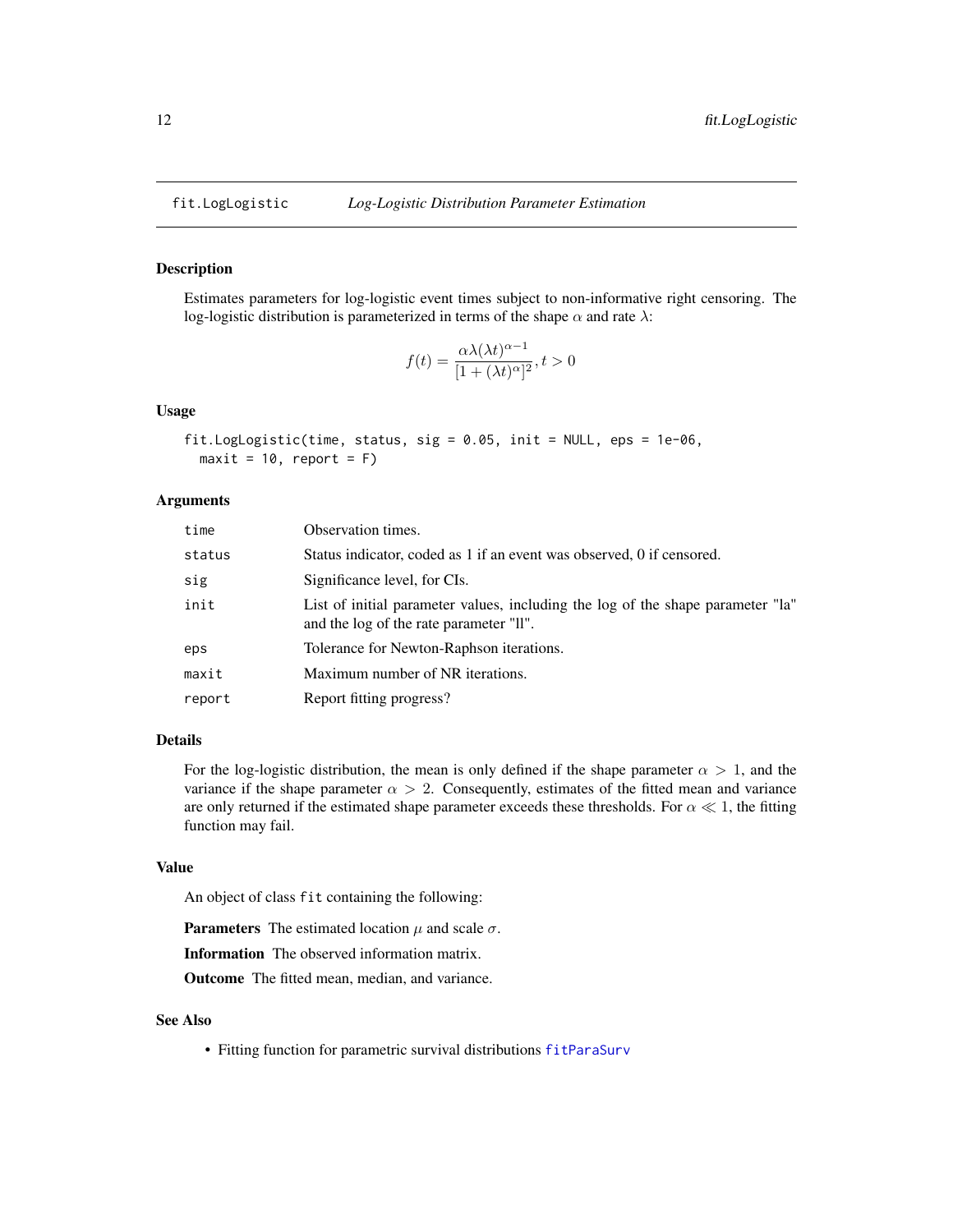### <span id="page-12-0"></span>fit.LogNormal 13

### Examples

# Simulate  $D = rLogLogistic(n=1e3, a=4, 1=2);$ # Estimate M = fitParaSurv(time=D\$time,status=D\$status,dist="log-logistic");

<span id="page-12-1"></span>

#### fit.LogNormal *Log-Normal Distribution Parameter Estimation*

#### Description

Estimates parameters for log-normal event times subject to non-informative right censoring. The log-normal distribution is parameterized in terms of the location  $\mu$  and scale  $\sigma$ :

$$
f(t) = \phi\left(\frac{\ln t - \mu}{\sigma}\right) \frac{1}{t\sigma}, t > 0
$$

### Usage

```
fit.LogNormal(time, status, sig = 0.05, init = NULL, eps = 1e-06,
 maxit = 10, report = F)
```
### Arguments

| time   | Observation times.                                                                                        |
|--------|-----------------------------------------------------------------------------------------------------------|
| status | Status indicator, coded as 1 if an event was observed, 0 if censored.                                     |
| sig    | Significance level, for CIs.                                                                              |
| init   | List of initial parameter values, including the location "m", and the log of the<br>scale parameter "ls". |
| eps    | Tolerance for Newton-Raphson iterations.                                                                  |
| maxit  | Maximum number of NR iterations.                                                                          |
| report | Report fitting progress?                                                                                  |
|        |                                                                                                           |

### Value

An object of class fit containing the following:

**Parameters** The estimated location  $\mu$  and scale  $\sigma$ .

Information The observed information matrix.

Outcome The fitted mean, median, and variance.

#### See Also

• Fitting function for parametric survival distributions [fitParaSurv](#page-14-1)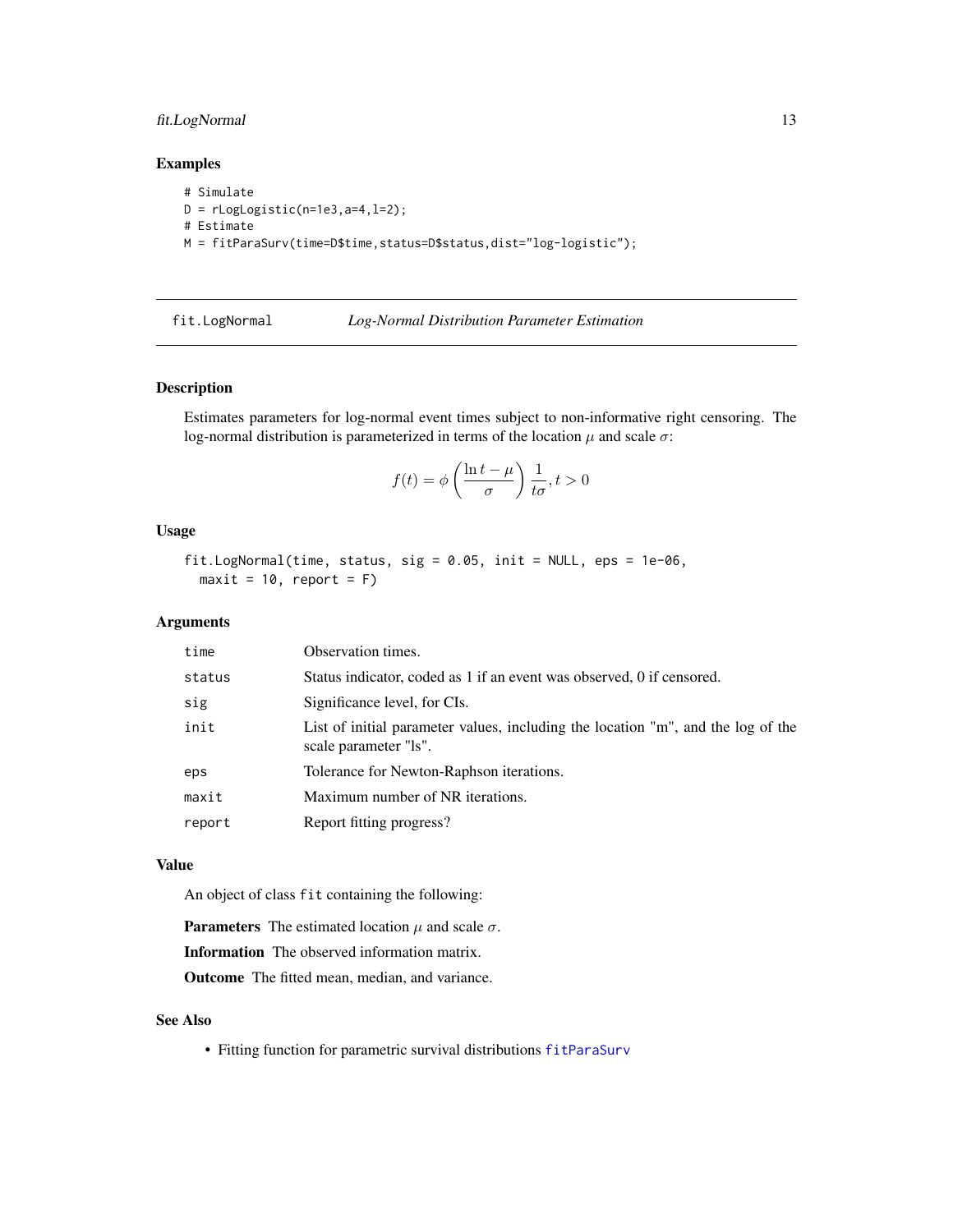### Examples

```
# Simulate
D = rLogNormal(n=1e3, m=0, s=1);# Estimate
M = fitParaSurv(time=D$time,status=D$status,dist="log-normal");
```
#### <span id="page-13-1"></span>fit.Weibull *Weibull Distribution Parameter Estimation*

#### Description

Estimates parameters for Weibull event times subject to non-informative right censoring. The Weibull distribution is parameterized in terms of the shape  $\alpha$  and rate  $\lambda$ :

$$
f(t)=\alpha\lambda^{\alpha}t^{\alpha-1}e^{-(\lambda t)^{\alpha}}, t>0
$$

#### Usage

fit.Weibull(time, status, sig = 0.05, init = NULL)

### Arguments

| time   | Observation times.                                                    |
|--------|-----------------------------------------------------------------------|
| status | Status indicator, coded as 1 if an event was observed, 0 if censored. |
| sig    | Significance level, for CIs.                                          |
| init   | List containing an initial value for the shape parameter "a".         |

#### Value

An object of class fit containing the following:

**Parameters** The estimated shape  $\alpha$  and rate  $\lambda$ .

Information The observed information matrix.

Outcome The fitted mean, median, and variance.

#### See Also

• Fitting function for parametric survival distributions [fitParaSurv](#page-14-1)

```
# Simulate
D = rWeibull(n=1e3, a=2, l=2);# Estimate
M = fitParaSurv(time=D$time,status=D$status,dist="weibull");
```
<span id="page-13-0"></span>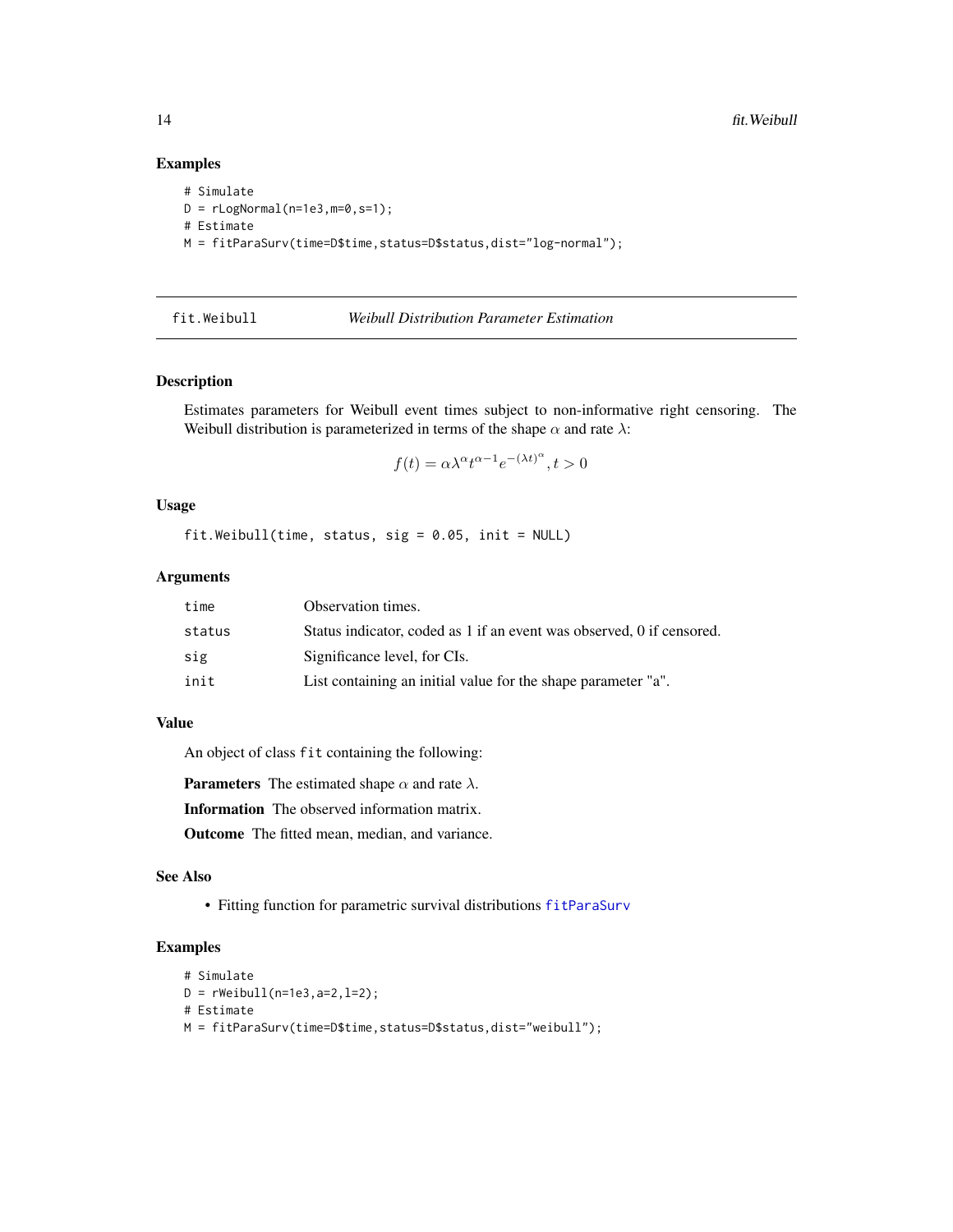<span id="page-14-1"></span><span id="page-14-0"></span>Estimates parametric survival distributions using event times subject to non-informative right censoring. Available distributions include: exponential, gamma, generalized gamma, log-logistic, lognormal, and Weibull.

#### Usage

```
fitParaSurv(time, status, dist = "weibull", sig = 0.05, init = NULL,
 eps = 1e-06, maxit = 10, report = F)
```
#### Arguments

| time   | Observation times.                                                                                        |
|--------|-----------------------------------------------------------------------------------------------------------|
| status | Status indicator, coded as 1 if an event was observed, 0 if censored.                                     |
| dist   | Distribution to fit, selected from among: exp, gamma, gengamma, log-logistic,<br>log-normal, and weibull. |
| sig    | Significance level, for CIs.                                                                              |
| init   | List of initial parameter values. See individual distributions for naming conven-<br>tion.                |
| eps    | Tolerance for Newton-Raphson iterations.                                                                  |
| maxit  | Maximum number of NR iterations.                                                                          |
| report | Report fitting progress?                                                                                  |
|        |                                                                                                           |

#### Value

An object of class fit containing the following:

Parameters The estimated shape and rate parameters.

Information The observed information matrix.

Outcome The fitted mean, median, and variance.

### See Also

- Between group comparison of survival experience [compParaSurv](#page-1-1)
- Exponential distribution [fit.Exp](#page-8-1)
- Gamma distribution [fit.Gamma](#page-9-1)
- Generalized gamma distribution [fit.GenGamma](#page-10-1)
- Log-logistic distribution [fit.LogLogistic](#page-11-1)
- Log-normal distribution [fit.LogNormal](#page-12-1)
- Weibull distribution [fit.Weibull](#page-13-1)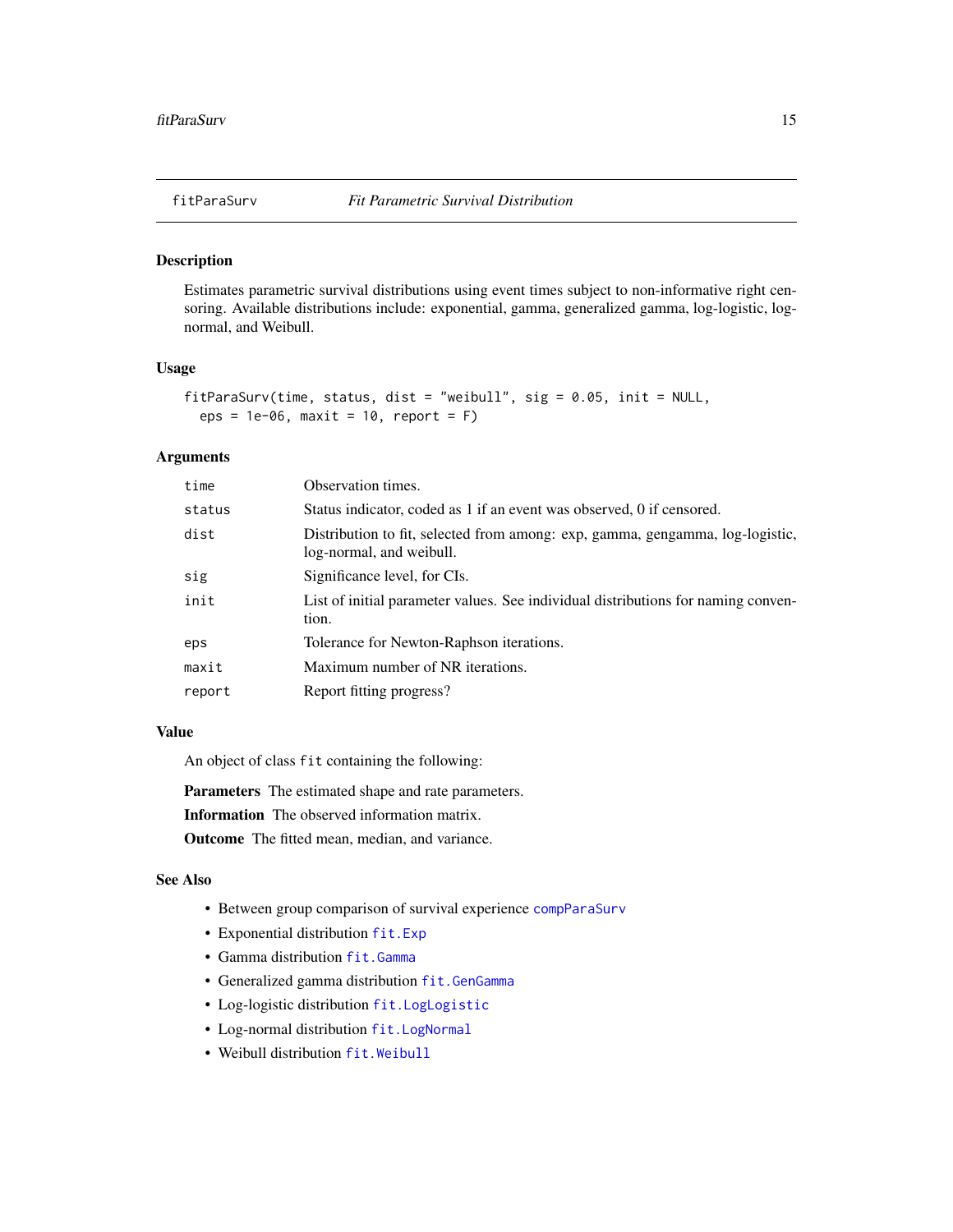<span id="page-15-0"></span>16 mathway mathway and the mathway mathway mathway mathway mathway mathway mathway mathway mathway mathway mathway mathway mathway mathway mathway mathway mathway mathway mathway mathway mathway mathway mathway mathway mat

### Examples

```
# Generate cenored gamma data
D = rGamma(n=1e3,a=2,l=2,p=0.2);
# Fit gamma distribution
M = fitParaSurv(time=D$time,status=D$status,dist="gamma");
# Generate cenored weibull data
D = rWeibull(n=1e3,a=2,l=2,p=0.2);
# Fit weibull distribution
M = fitParaSurv(time=D$time,status=D$status,dist="weibull");
```
init.GenGamma *Initialization for Generalized Gamma*

#### Description

Initializes the parameters for the generalized gamma distribution using moment estimators.

#### Usage

init.GenGamma(tobs,  $L = 0.01$ ,  $U = 10$ )

### Arguments

| tobs         | Observed event times.                     |
|--------------|-------------------------------------------|
| $\mathbf{I}$ | Lower bound on shape parameter $\alpha$ . |
| U            | Upper bound on shape parameter $\alpha$ . |

#### Value

List containing the estimated shape and rate parameters on log scale.

matInv *Matrix Inverse*

#### Description

Calcualtes  $A^{-1}$ .

### Usage

matInv(A)

#### Arguments

A Numeric matrix.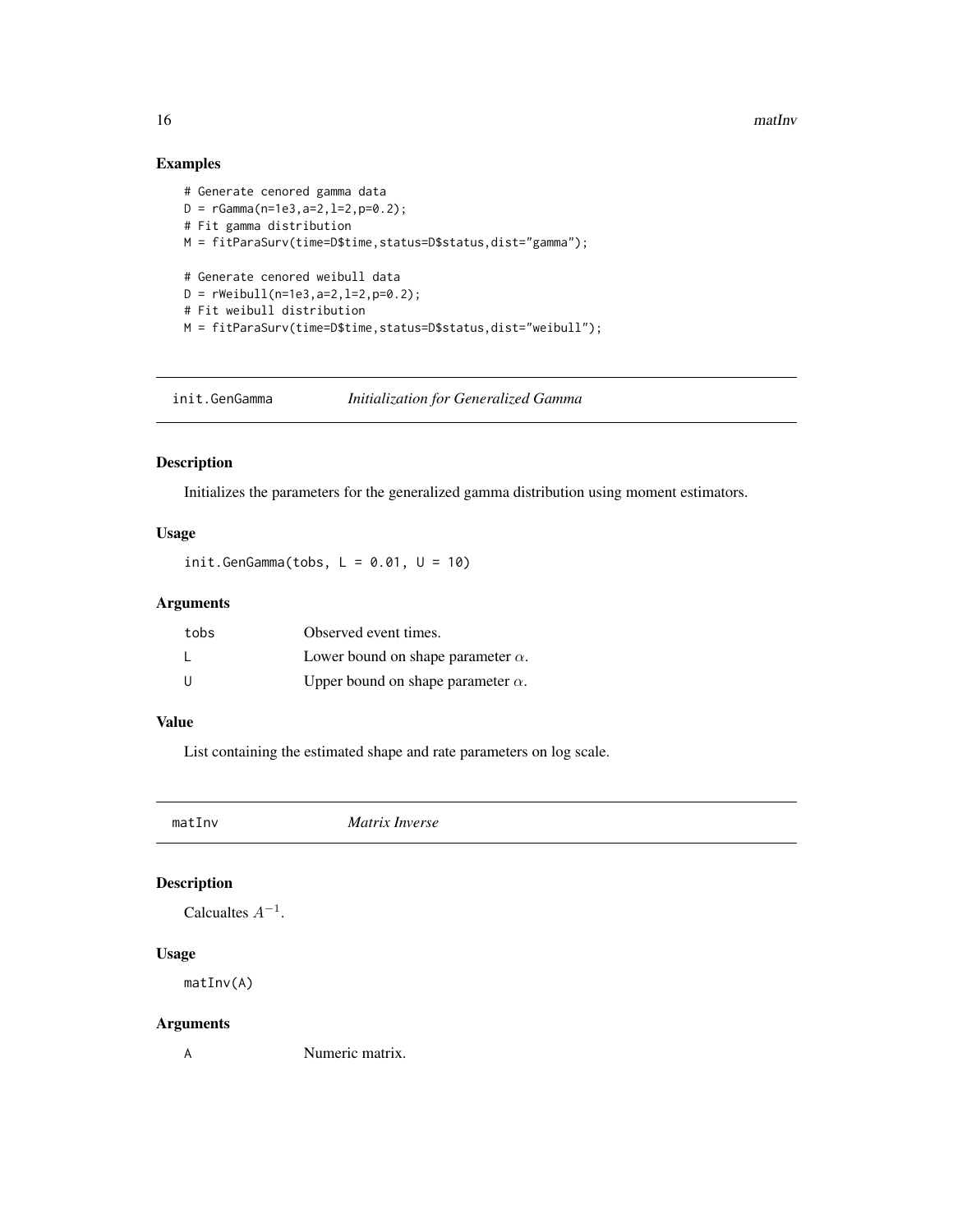#### <span id="page-16-0"></span> $m \times 17$

### Value

Numeric matrix.

#### matIP *Matrix Inner Product*

### Description

Calculates the product  $A'B$ .

### Usage

matIP(A, B)

### Arguments

| А | Numeric matrix. |
|---|-----------------|
| R | Numeric matrix. |

#### Value

Numeric matrix.

### matOP *Fast Outer Product*

### Description

Calculates the outer product  $XY'$ .

### Usage

matOP(X, Y)

### Arguments

| χ | Numeric matrix. |
|---|-----------------|
| v | Numeric matrix. |

### Value

Numeric matrix.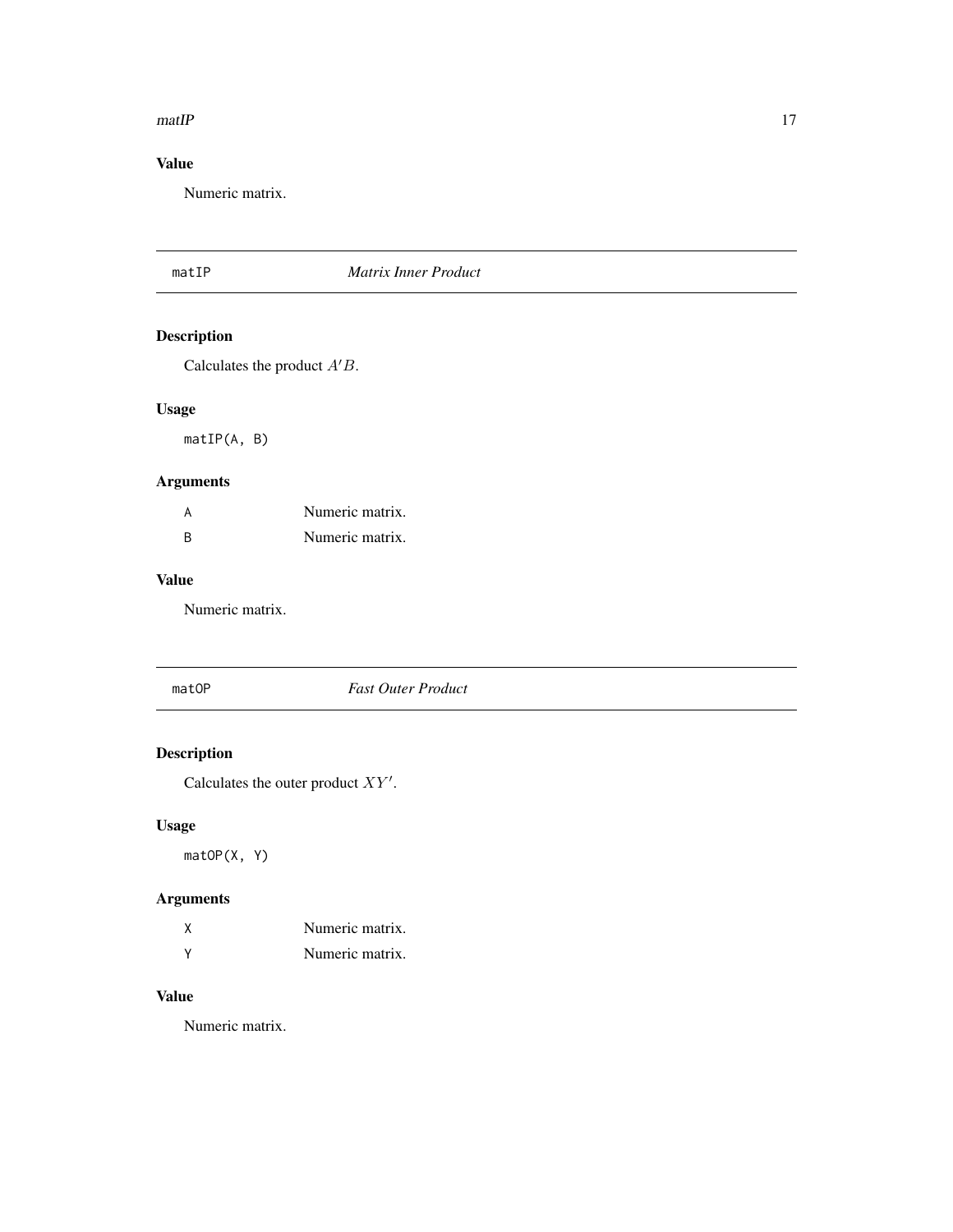<span id="page-17-0"></span>

Calculates the quadratic form  $X'AX$ .

### Usage

matQF(X, A)

### Arguments

| Numeric matrix. |
|-----------------|
| Numeric matrix. |

### Value

Numeric matrix.

### MMP *Matrix Matrix Product*

### Description

Calculates the product AB.

### Usage

MMP(A, B)

### Arguments

| A        | Numeric matrix. |
|----------|-----------------|
| <b>R</b> | Numeric matrix. |

### Value

Numeric matrix.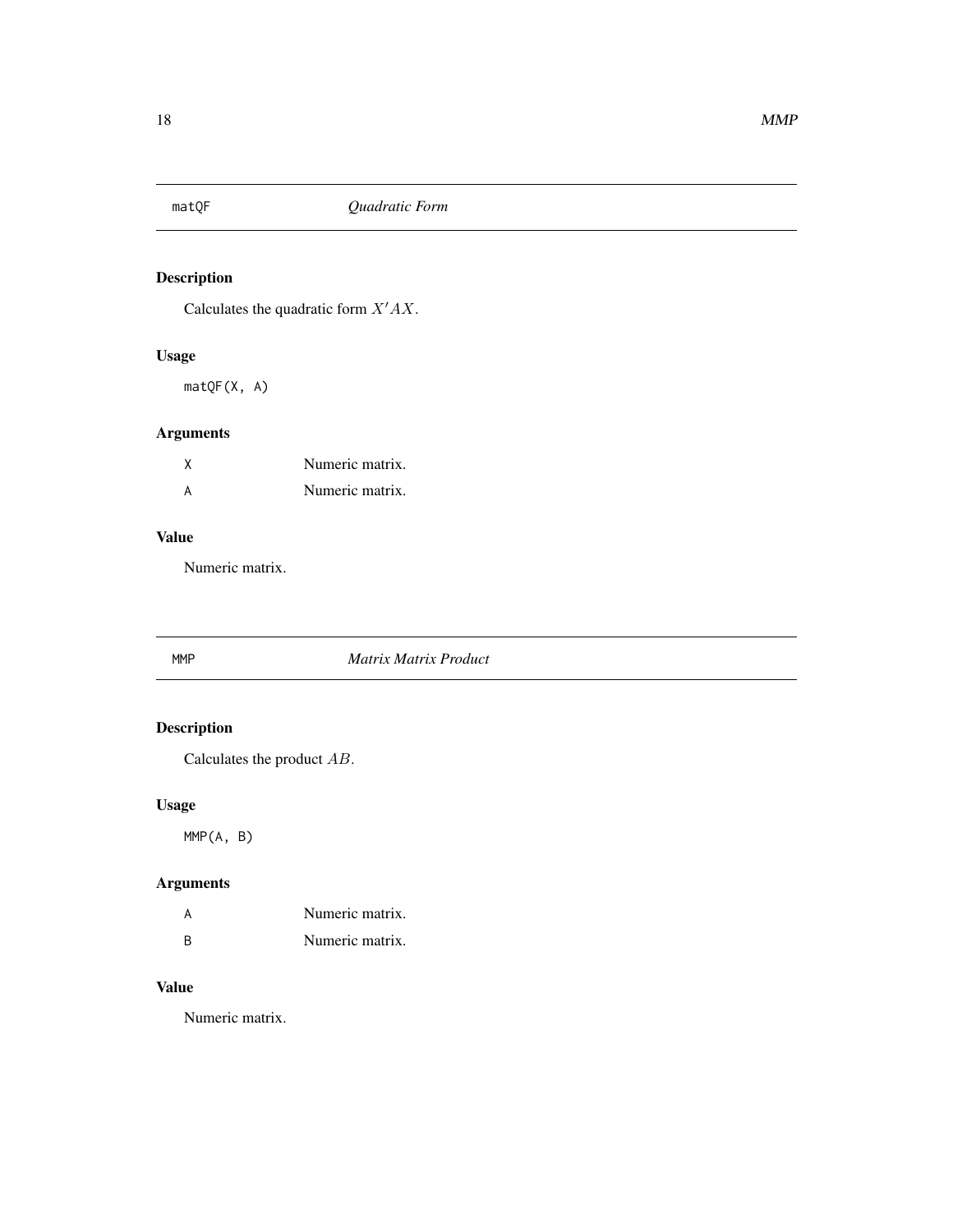<span id="page-18-0"></span>

Print method for an object of class contrast.

#### Usage

```
## S3 method for class 'contrast'
print(x, \ldots)
```
### Arguments

| x | A contrast object. |
|---|--------------------|
| . | Unused.            |

print.fit *Print Method for Fitted Survival Distributions*

### Description

Print method for objects of class fit.

### Usage

## S3 method for class 'fit'  $print(x, \ldots)$ 

#### Arguments

x An object of class fit. ... Unused.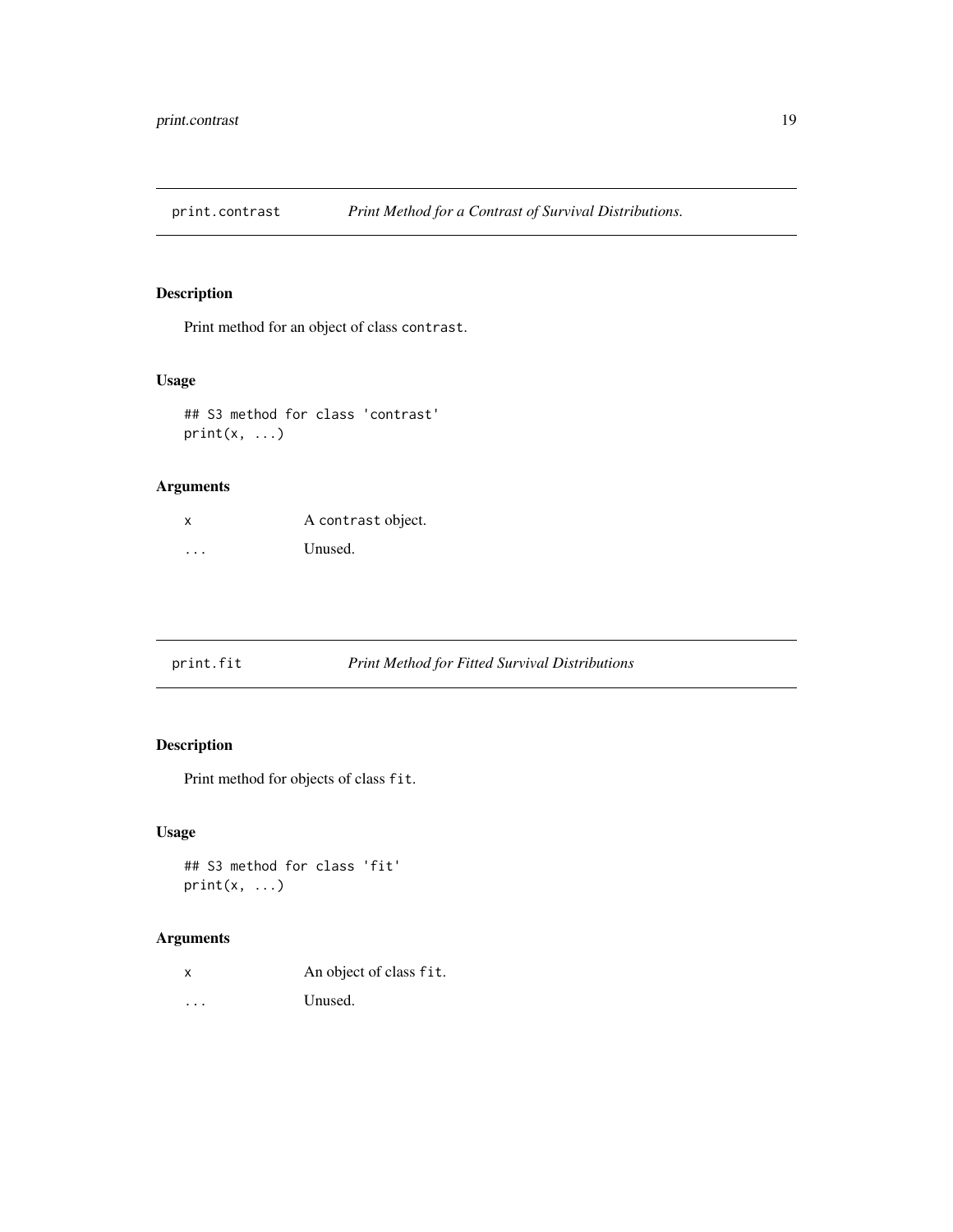<span id="page-19-0"></span>

Quantile function for the log-logistic distribution. See [fit.LogLogistic](#page-11-1) for the parameterization.

#### Usage

qLogLogistic(p,  $a = 1$ ,  $l = 1$ )

### Arguments

| р | Probability. |
|---|--------------|
| a | Shape.       |
|   | Rate.        |

#### Value

Scalar quantile.

#### Examples

# Median of standard log-logistic distribution qLogLogistic(p=0.5);

qWeibull *Quantile Function for the Weibull Distribution*

### Description

Quantile function for the Weibull distribution. See [fit.Weibull](#page-13-1) for the parameterization.

### Usage

qWeibull(p,  $a = 1$ ,  $l = 1$ )

#### Arguments

| D | Probability. |
|---|--------------|
| a | Shape.       |
|   | Rate.        |

### Value

Scalar quantile.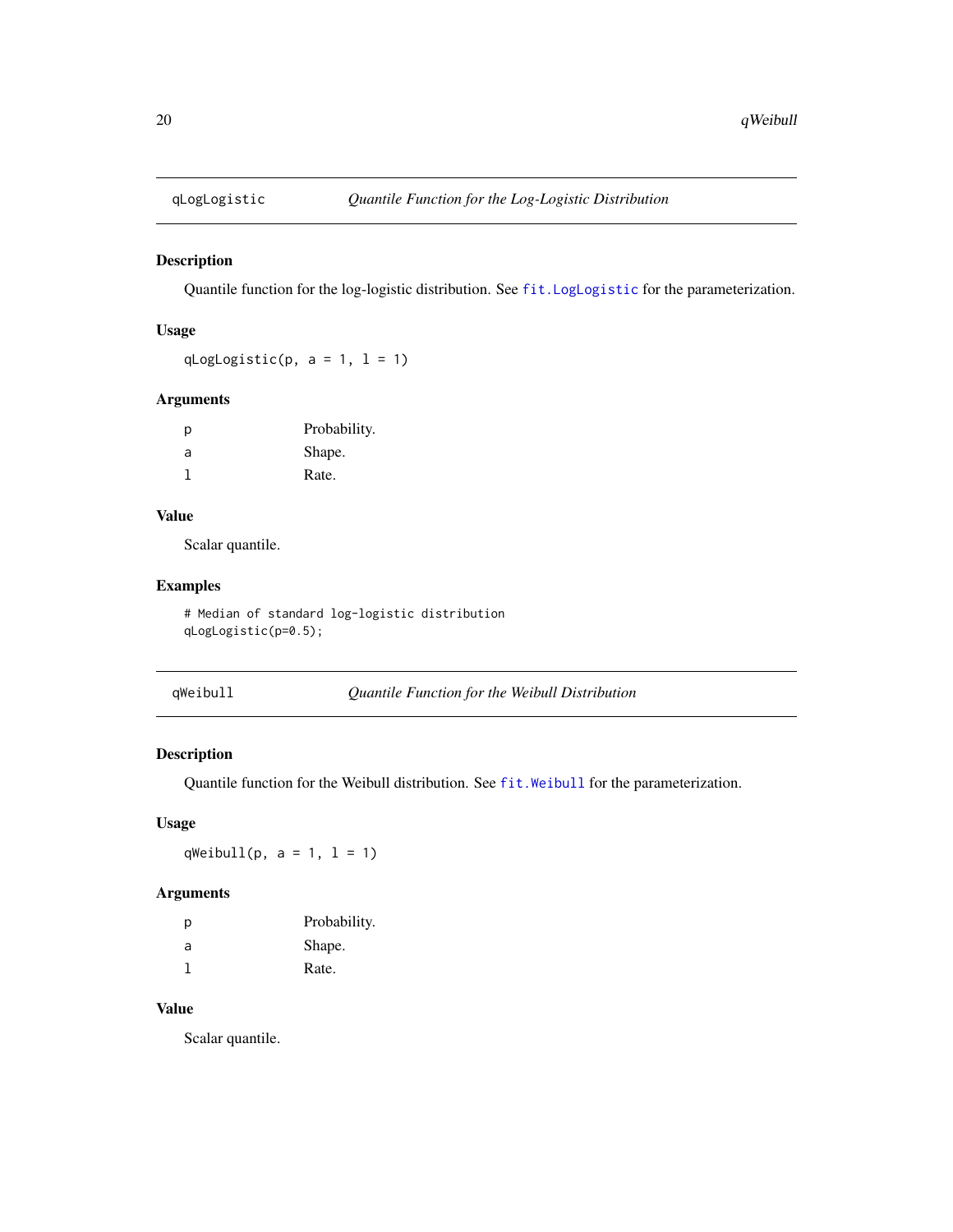<span id="page-20-0"></span>Generates gamma event times with shape parameter  $\alpha$  and rate parameter  $\lambda$ . See fit. Gamma for the parameterization. If a censoring proportion  $p$  is provided, the event times are subject to noninformative random right censoring.

#### Usage

 $rGamma(n, a = 1, 1 = 1, p = 0)$ 

#### Arguments

|   | Sample size.                   |
|---|--------------------------------|
| a | Shape.                         |
|   | Rate.                          |
| p | Expected censoring proportion. |

#### Value

A data.frame including the observation times and status indicators.

#### Examples

```
# Gamma event times with shape 2 and rate 2
```
# Expected censoring proportion of 20%

```
D = rGamma(n=1e3, a=2, 1=2, p=0.2);
```
rGenGamma *Simulation from the Generalized Gamma Distribution*

### Description

Generates generalized gamma event times with shape parameters  $(\alpha, \beta)$ , and rate parameter  $\lambda$ . See fit. GenGamma for the parameterization. If a censoring proportion  $p$  is provided, the event times are subject to non-informative random right censoring.

#### Usage

 $rGenGamma(n, a = 1, b = 1, l = 1, p = 0)$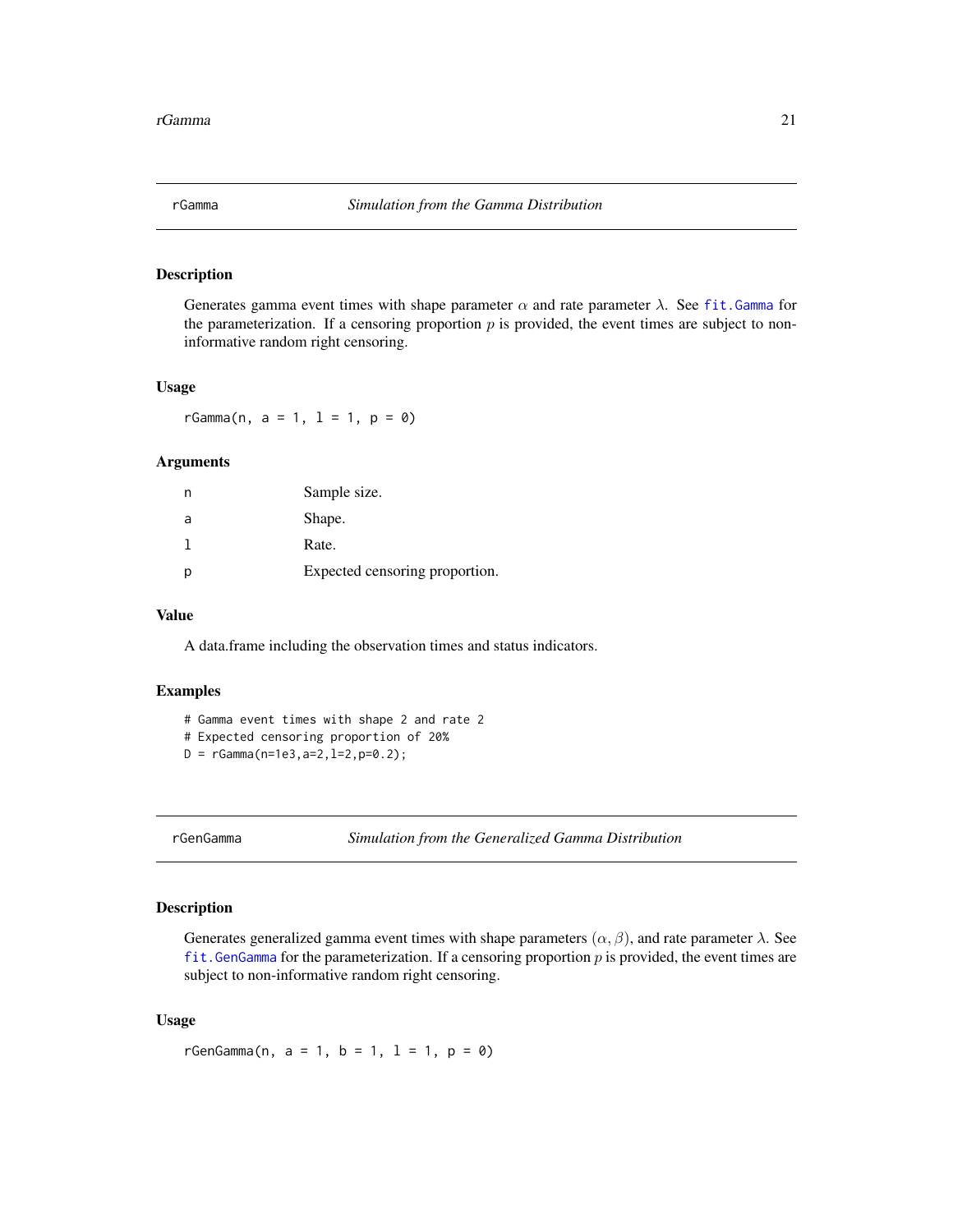#### <span id="page-21-0"></span>Arguments

| n | Sample size.                                                                             |
|---|------------------------------------------------------------------------------------------|
| a | First shape parameter, $\alpha$ .                                                        |
| b | Second shape parameter, $\beta$ . For the standard gamma distribution, set $\beta = 1$ . |
|   | Rate.                                                                                    |
| p | Expected censoring proportion.                                                           |

#### Value

A data.frame including the observation times and status indicators.

#### Examples

```
# Generalized gamma event times with shapes (2,2) and rate 2
# Expected censoring proportion of 20%
D = rGenGamma(n=1e3, a=2, b=2, l=2, p=0.2);
```
rLogLogistic *Simulation from the Log-Logistic Distribution*

### Description

Generates log-logistic event times with shape parameter  $\alpha$  and rate parameter  $\lambda$ . See fit. LogLogistic for the parameterization. If a censoring proportion  $p$  is provided, the event times are subject to noninformative random right censoring.

### Usage

rLogLogistic(n,  $a = 4$ ,  $l = 1$ ,  $p = 0$ )

#### Arguments

| n | Sample size.                   |
|---|--------------------------------|
| a | Shape.                         |
|   | Rate.                          |
|   | Expected censoring proportion. |

### Value

A data.frame including the observation times and status indicators.

```
# Log-logistic event times with shape 4 and rate 1
# Expected censoring proportion of 20%
D = rLogLogistic(n=1e3, a=4, l=1, p=0.2);
```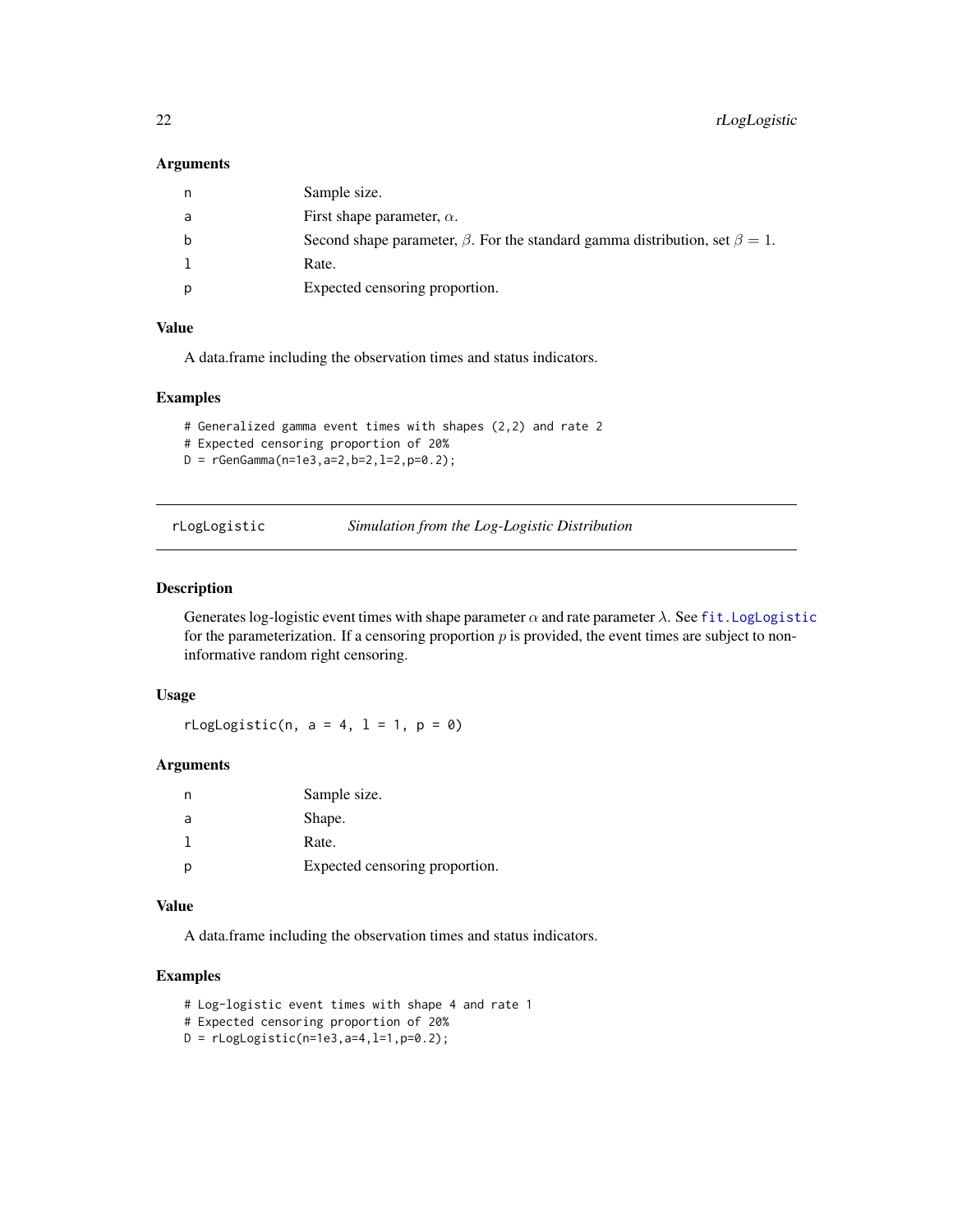<span id="page-22-0"></span>

Generates log-normal event times with location parameter  $\mu$  and scale parameter  $\sigma$ . See fit. LogNormal for the parameterization. If a censoring proportion  $p$  is provided, the event times are subject to noninformative random right censoring.

#### Usage

 $rLogNormal(n, m = 0, s = 1, p = 0)$ 

#### Arguments

| n  | Sample size.                   |
|----|--------------------------------|
| m  | Location.                      |
| -S | Scale.                         |
| p  | Expected censoring proportion. |

#### Value

A data.frame including the observation times and status indicators.

#### Examples

```
# Log-normal event times with location 0 and scale 1
# Expected censoring proportion of 20%
D = rLogNormal(n=1e3, m=0, s=1, p=0.2);
```
rWeibull *Simulation from the Weibull Distribution*

### Description

Generates Weibull event times with shape parameter  $\alpha$  and rate parameter  $\lambda$ . See [fit.Weibull](#page-13-1) for the parameterization. If a censoring proportion  $p$  is provided, the deviates are subject to noninformative random right censoring.

#### Usage

 $rWeibull(n, a = 1, l = 1, p = 0)$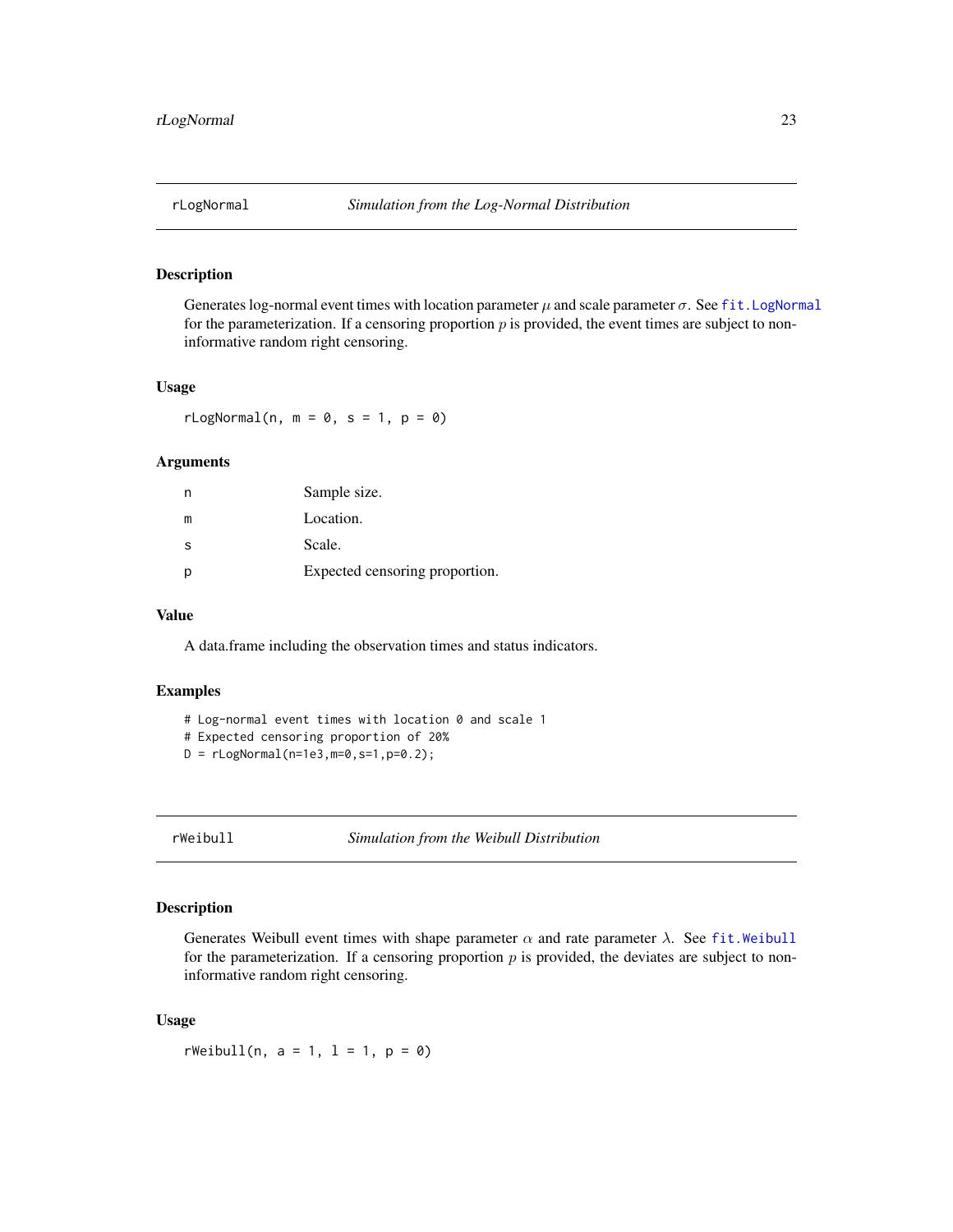<span id="page-23-0"></span>24 SchurC

### Arguments

|   | Sample size.                   |
|---|--------------------------------|
| a | Shape.                         |
|   | Rate.                          |
|   | Expected censoring proportion. |

#### Value

A data.frame including the observation times and status indicators.

### Examples

```
# Weibull event times with shape 2 and rate 2
# Expected censoring proportion of 20%
D = rWeibull(n=1e3,a=2,l=2,p=0.2);
```
SchurC *Schur complement*

### Description

Calculates the efficient information  $I_{bb} - I_{ba} I_{aa}^{-1} I_{ab}$ .

### Usage

SchurC(Ibb, Iaa, Iba)

### Arguments

| Ibb | Information of target parameter                          |
|-----|----------------------------------------------------------|
| Iaa | Information of nuisance parameter                        |
| Iba | Cross information between target and nuisance parameters |

### Value

Numeric matrix.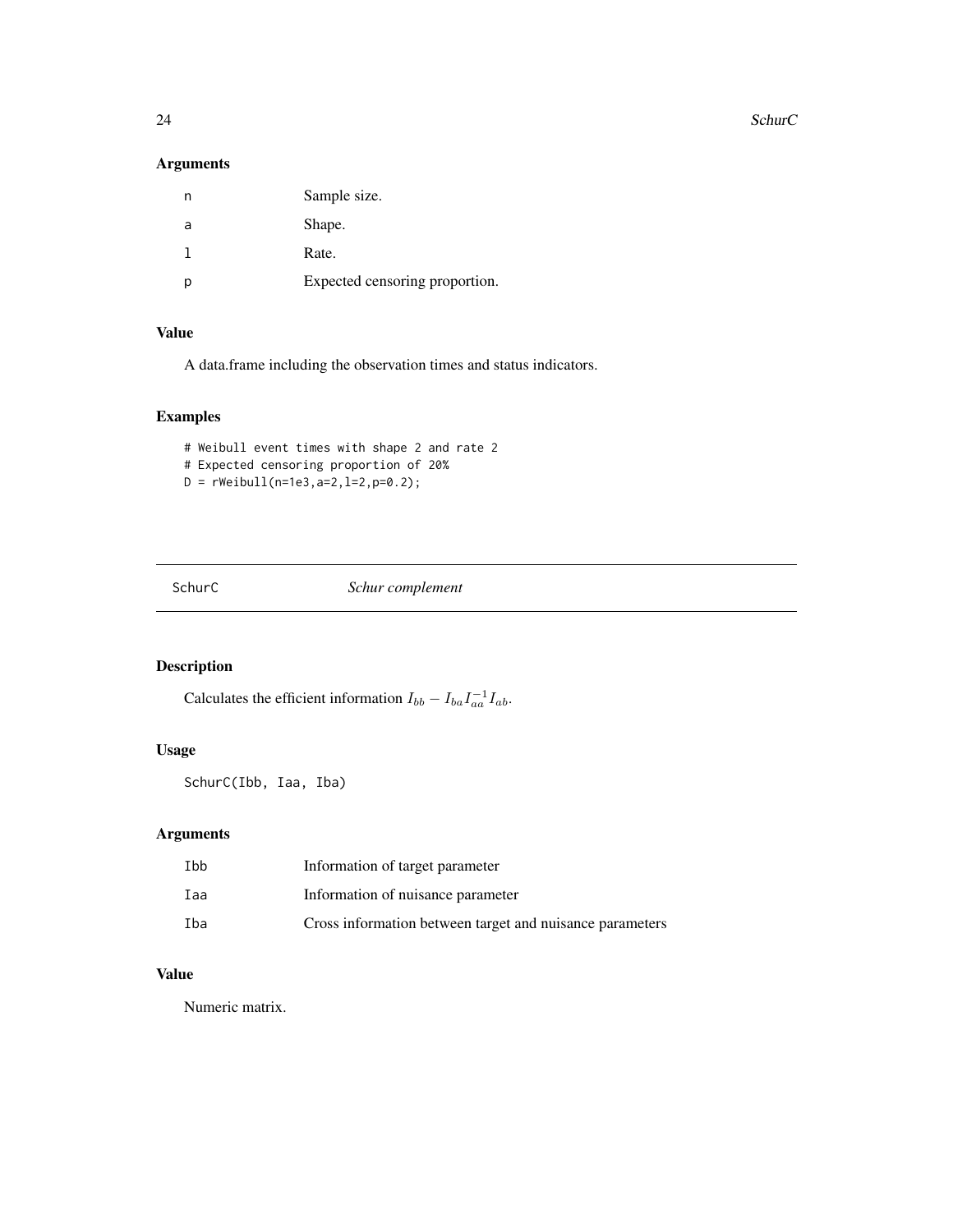<span id="page-24-0"></span>show,contrast-method *Show Method for a Contrast of Survival Distributions.*

### Description

Show Method for a Contrast of Survival Distributions.

#### Usage

## S4 method for signature 'contrast' show(object)

### Arguments

object An object of class contrast.

show,fit-method *Show Method for Fitted Survival Distributions*

### Description

Show Method for Fitted Survival Distributions

#### Usage

```
## S4 method for signature 'fit'
show(object)
```
### Arguments

object An object of class fit.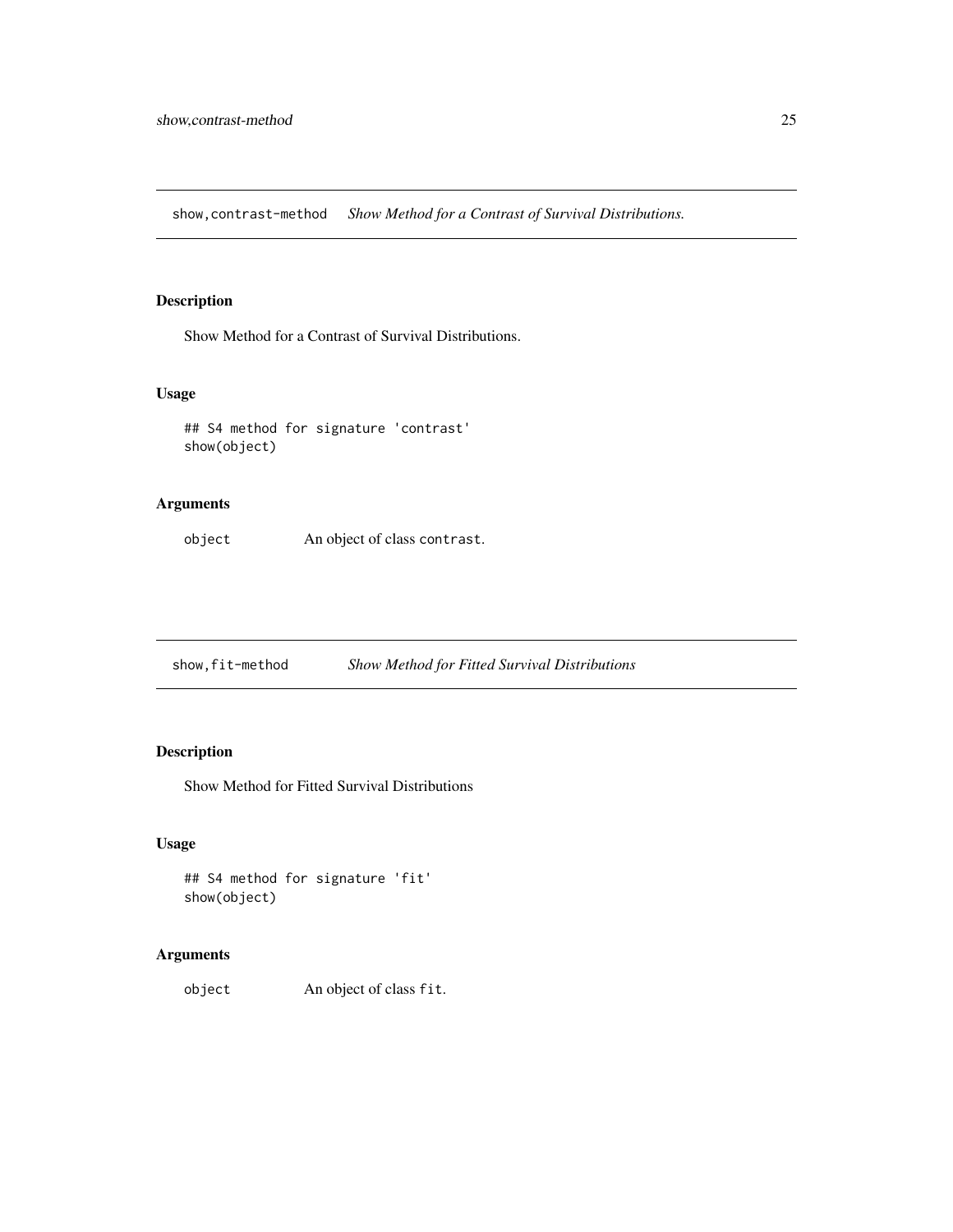<span id="page-25-0"></span>

Evaluation of the log-likelihood for parametric survival distribution.

#### Usage

survLogLik(time, status, dist, theta, log.scale = T)

#### Arguments

| time      | Observation times.                                                    |
|-----------|-----------------------------------------------------------------------|
| status    | Status indicator, coded as 1 if an event was observed, 0 if censored. |
| dist      | Distribution.                                                         |
| theta     | List of parameters, which will vary according to the distribution.    |
| log.scale | Are positive parameters on log-scale?                                 |

#### Value

Scalar value of the log likelihood.

#### Examples

```
## Not run:
# Simulate
D = rWeibull(n=1e3,a=2,l=2,p=0.2);
# Log likelihood
ll = survLogLik(time=D$time,status=D$status,
dist="weibull",theta=list("a"=2,"l"=2),log.scale=F);
```
## End(Not run)

Temporal *Temporal: Utilities for Parametric Survival Analysis*

#### Description

This package performs estimation and inference on parametric survival curves. See [fitParaSurv](#page-14-1) for maximum likelihood estimation of model parameters. See [compParaSurv](#page-1-1) for contrasting the survival experience of two treatment arms.

#### Author(s)

Zachary R. McCaw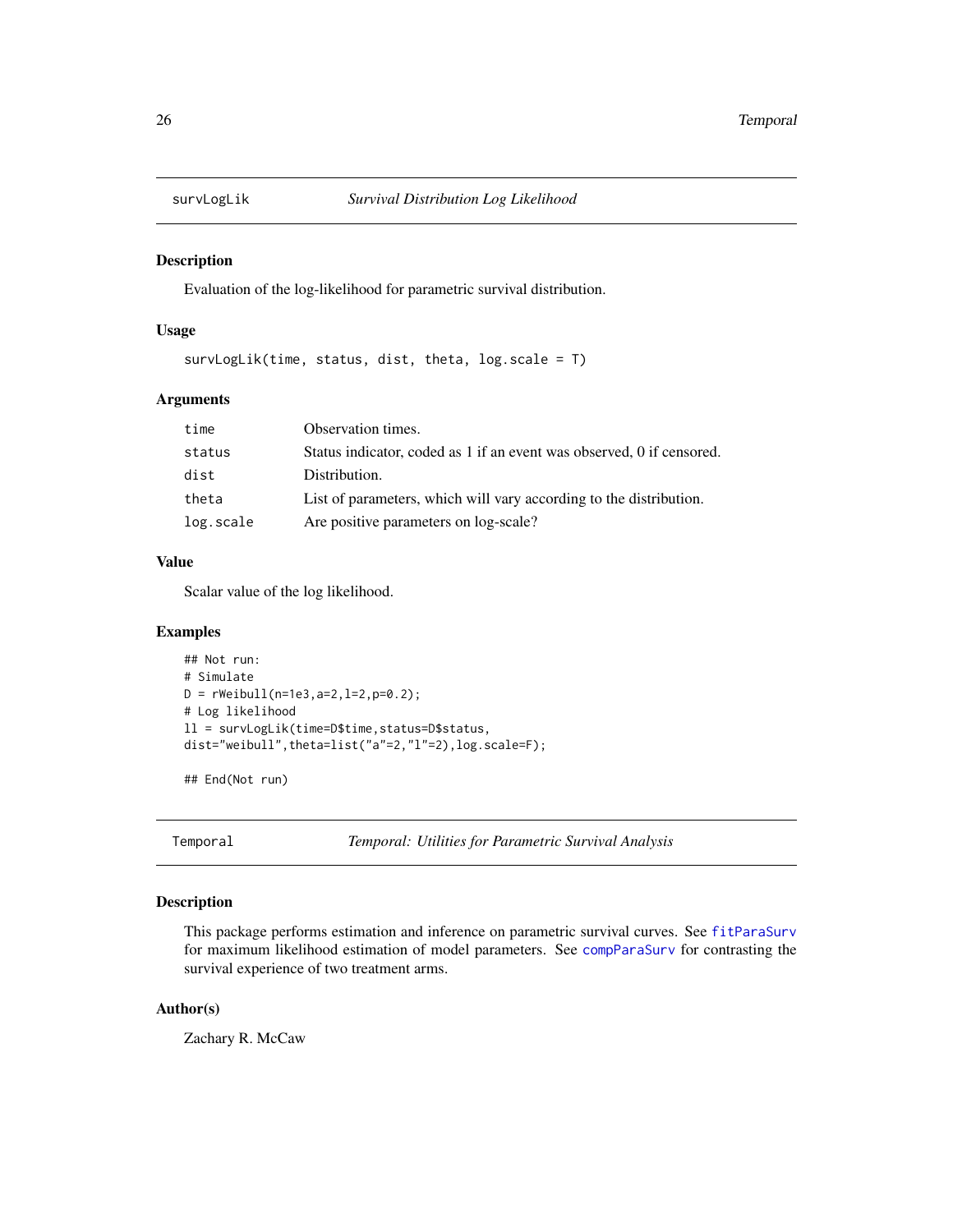<span id="page-26-0"></span>

Calculates the trace of a matrix A.

### Usage

tr(A)

### Arguments

A Numeric matrix.

### Value

Scalar.